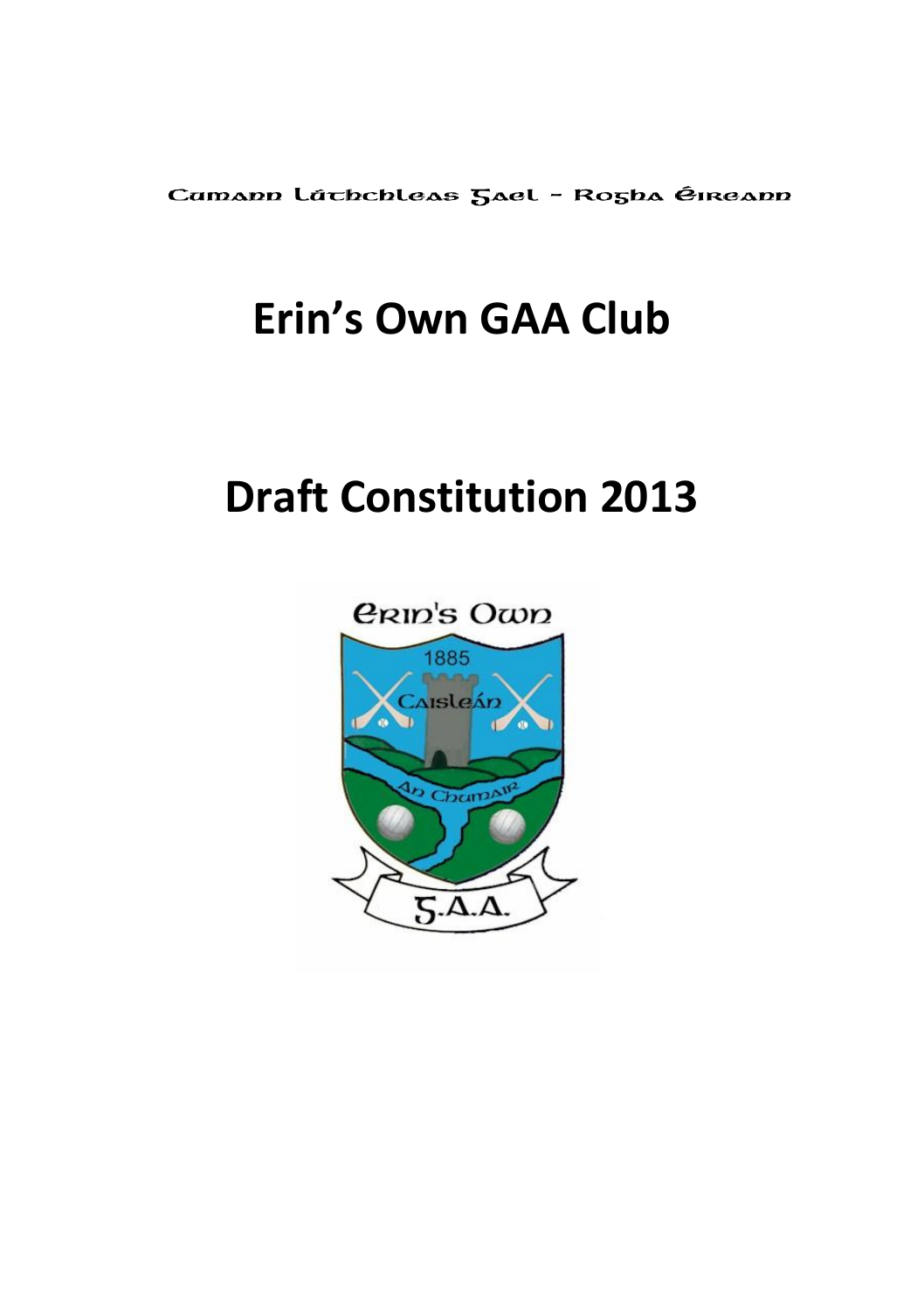#### **In these Rules:**

1. "The G.A.A." means the National Governing Organisation for the preservation and promotion of Gaelic Games and pastimes, known as the Gaelic Athletic Association.

> "The Club" means the Club as set out in Rule 2 hereof.

"The Official Guide" means the Official Guide of the G.A.A.

"Executive Committee" means Officers and ordinary Committee Members together.

"Secretary" means the Secretary for the time being, or any person appointed to perform the duties of the Secretary of the Club.

"Real Property" means the property of the Club of an immovable nature, comprising any Playing Pitches, Grounds or Buildings, whether of Leasehold or Freehold tenure, with all Fixtures or Fittings attached thereto and used therewith.

"Personal Property" means the property of the Club of a movable nature, comprising all Playing or Sporting equipment of the Club, as well as all Stock in Trade and Money or other Assets of the Club not already classified as fixtures or fittings on "Real Property", as heretofore defined.

Words importing the singular number only, include the plural number and vice verse, and words importing the masculine gender only, also include the feminine and vice verse.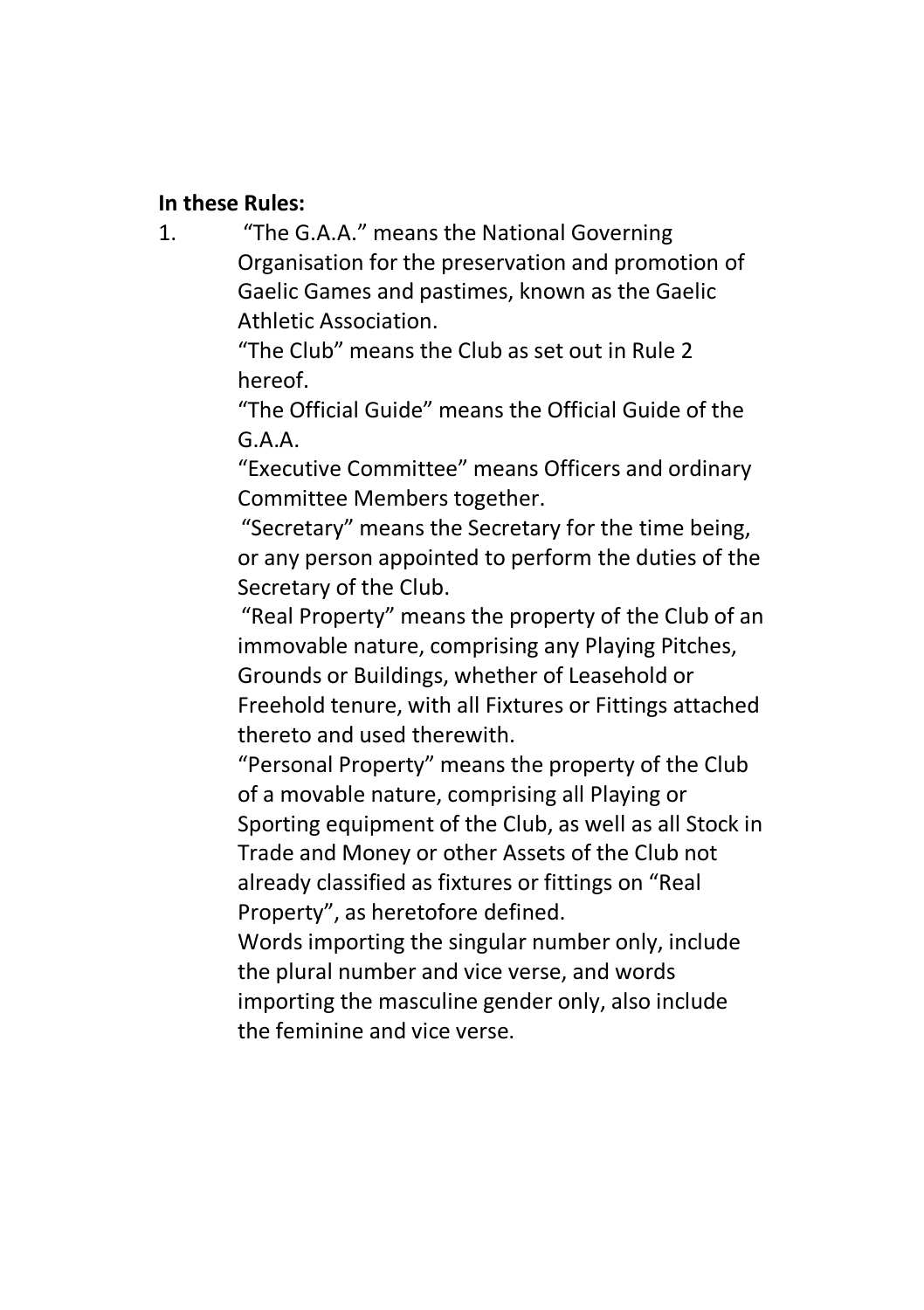## NAME

2. The official Name of the Club shall be Rogha Eireann, the English version of which shall be Erin's Own G.A.A. Club.

#### **OBJECTS**

- 3.1 The Objects of the Club shall be the promotion of the aims of the G.A.A., as outlined in the Official Guide,.
- 3.2 The Membership, Income and Property of the Club shall be dedicated to and applied solely towards the promotion of these objects.

# **COLOURS**

4. The Club Colours shall be Blue jersey, white shorts & blue socks.

## **MEMBERSHIP**

- 5.1 There shall be four types of Membership of the Club, comprising of Full, Youth, Honorary & Social. All classes of members of the club are to be elected by the Executive Committee.
- 5.1.1 FULL MEMBERSHIP may be granted to persons for a period of not less than a year, who having reached the age of eighteen years, subscribe to and undertake to further the aims and objects of the Club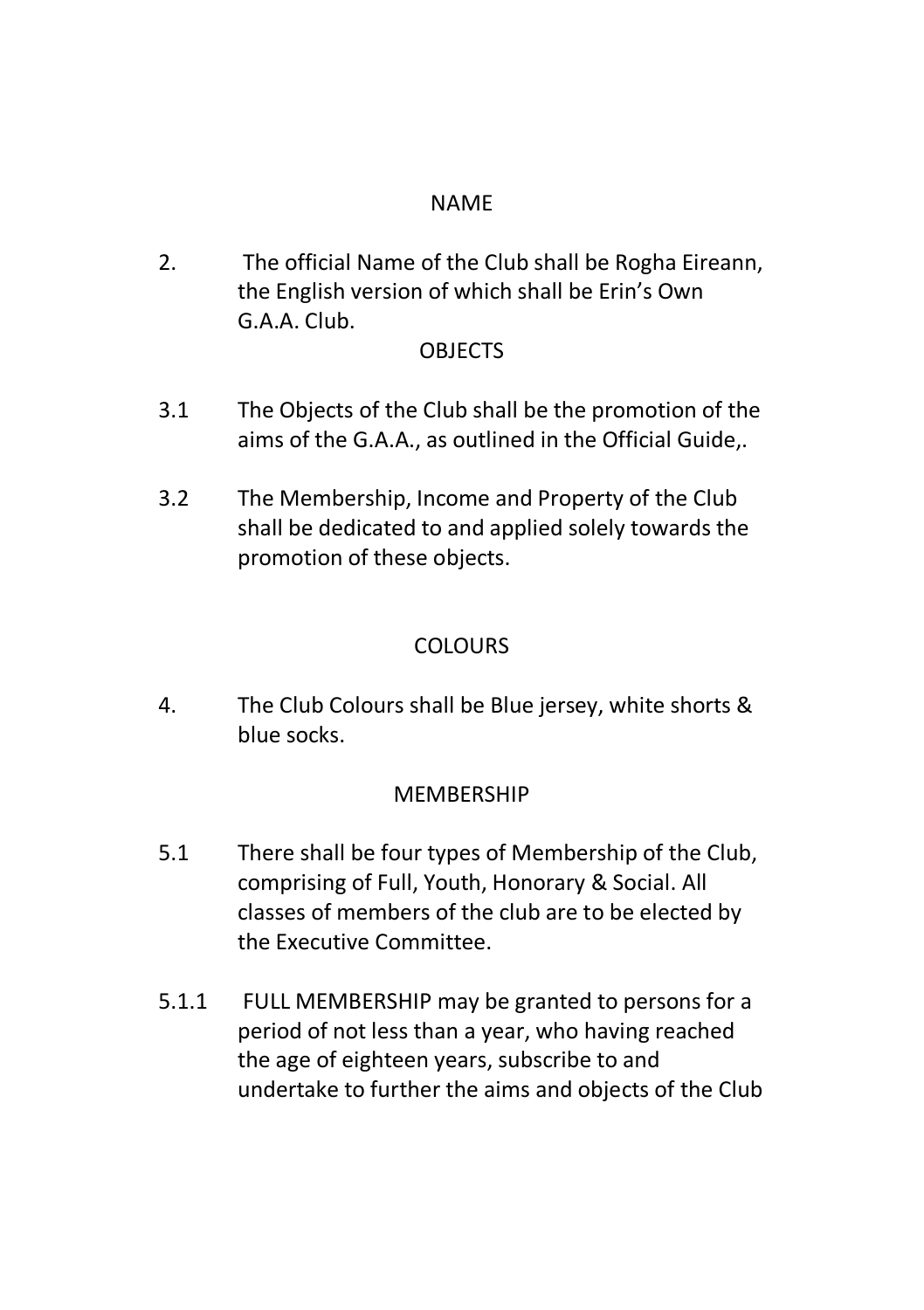and the G.A.A; such full members to be registered with the County Registrar.

- 5.1.2 YOUTH MEMBERSHIP may be granted to persons, not having reached the age of eighteen years, who subscribe to and undertake to further the aims and objects of the Club and the G.A.A. They are not be entitled to vote or engage in the management or control of the club.
- 5.1.3 HONORARY MEMBERSHIP may be granted to persons, who have reached the age of eighteen years, have rendered exceptional service to the Club or the games or activities of the G.A.A. They may be elected for life, or for any defined period, but unless stated in the minutes made on the occasion of their election their membership terminates at the close of the current year, but may be renewed by the Executive Committee from year to year. An Honorary Member shall have the rights of a Full Member, except in the management or control of the club, but shall be exempt from paying the Club's Annual Membership Fee as provided for in Rule 14.
- 5.1.4 SOCIAL MEMBERSHIP may be granted to persons, who have reached the age of eighteen years, who are actively involved in additional activities as may be promoted by the club. They may be admitted for periods not exceeding twelve months after being duly elected. They are not entitled to vote or engage in the management or control of the club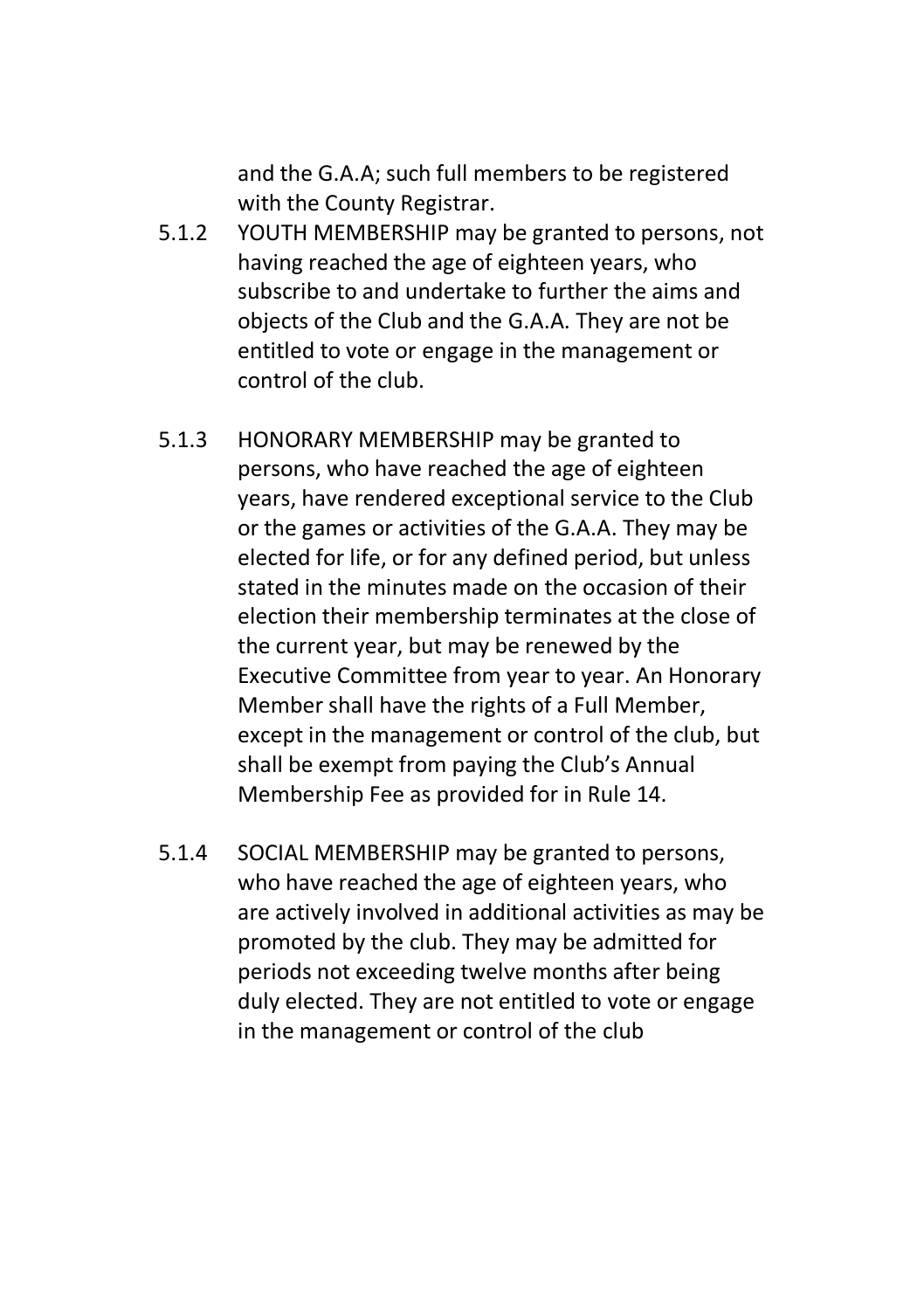- 5.2 Full Members (including Honorary Members) and Youth Members of the Club will also become Members of the G A A.
- 5.3 Once granted, Full Membership of the Club and the G.A.A. shall continue for life, unless the member has been expelled or his resignation in writing has been accepted, in accordance with this Constitution and Rules or the Official Guide.
- 5.4 The rights of any member of the Club shall be conditional upon the member complying with the provisions of this Constitution and Rules and the Official Guide, including payment of any annual membership fee and levies.

5.5 Such rights may be withheld, restricted or suspended in accordance with this Constitution and Rules and the Official Guide.

- 5.6 Any person seeking admission as a Member of any Class of Membership, other than Honorary, shall complete and sign a prescribed Application Form, which must be returned to the Secretary together with the prescribed fee.
- 5.7 An Application for Full or Social Membership must be on the prescribed form signed by the Applicant and proposed by one Full Member and seconded by another Full Member who are not suspended or disqualified under this Constitution and Rules or the Official Guide.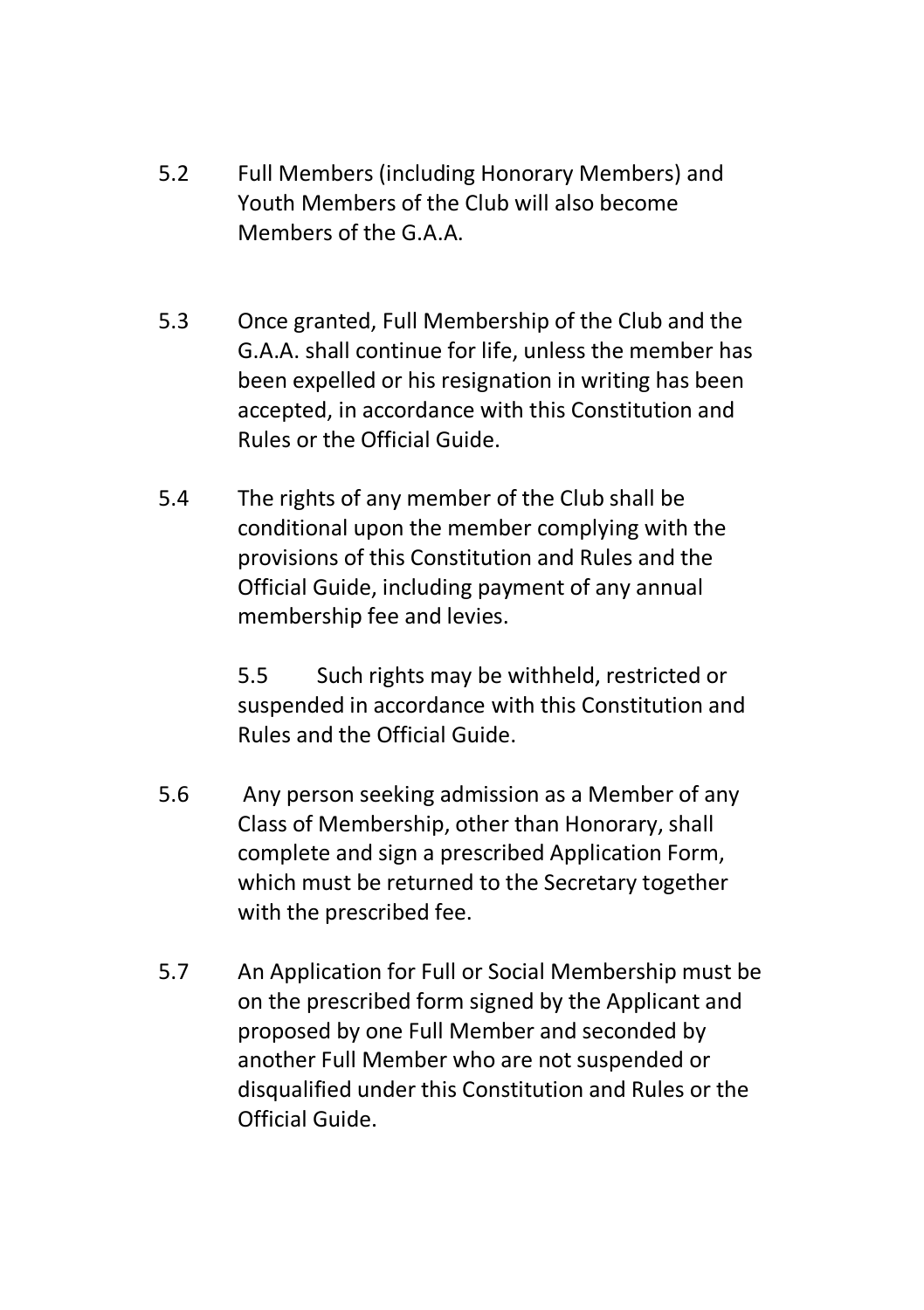- 5.8 An Application for Youth Membership must be on the Prescribed Form signed by the Applicant and one of his parents or Guardians, as well as being proposed by one Full Member and seconded by another Full Member, who are not suspended or disqualified under this Constitution and Rules or the Official Guide.
- 5.9 The name and address of such person proposed as a Member, together with the names of those proposing and seconding him, shall be displayed in a conspicuous place in the Club Premises for at least two week before election. An interval of not less than two weeks shall elapse between nomination and election of such Members.
- 5.9.1 Persons shall not be admitted to any of the privileges of Membership until after their election by the procedures stated in this Rule.
- 5.10 If and when the Application for Membership has been accepted by the Executive Committee, the new Member's particulars shall be submitted by the Club Registrar to the Central Council, by the process of Electronic Registration, for Registration and allocation of a personal membership number.
- 5.11.1 The Executive Committee shall have the power to investigate any matter, and to expel, suspend, warn, fine or disqualify Members from Club activities for breach of this Constitution and Rules or the Official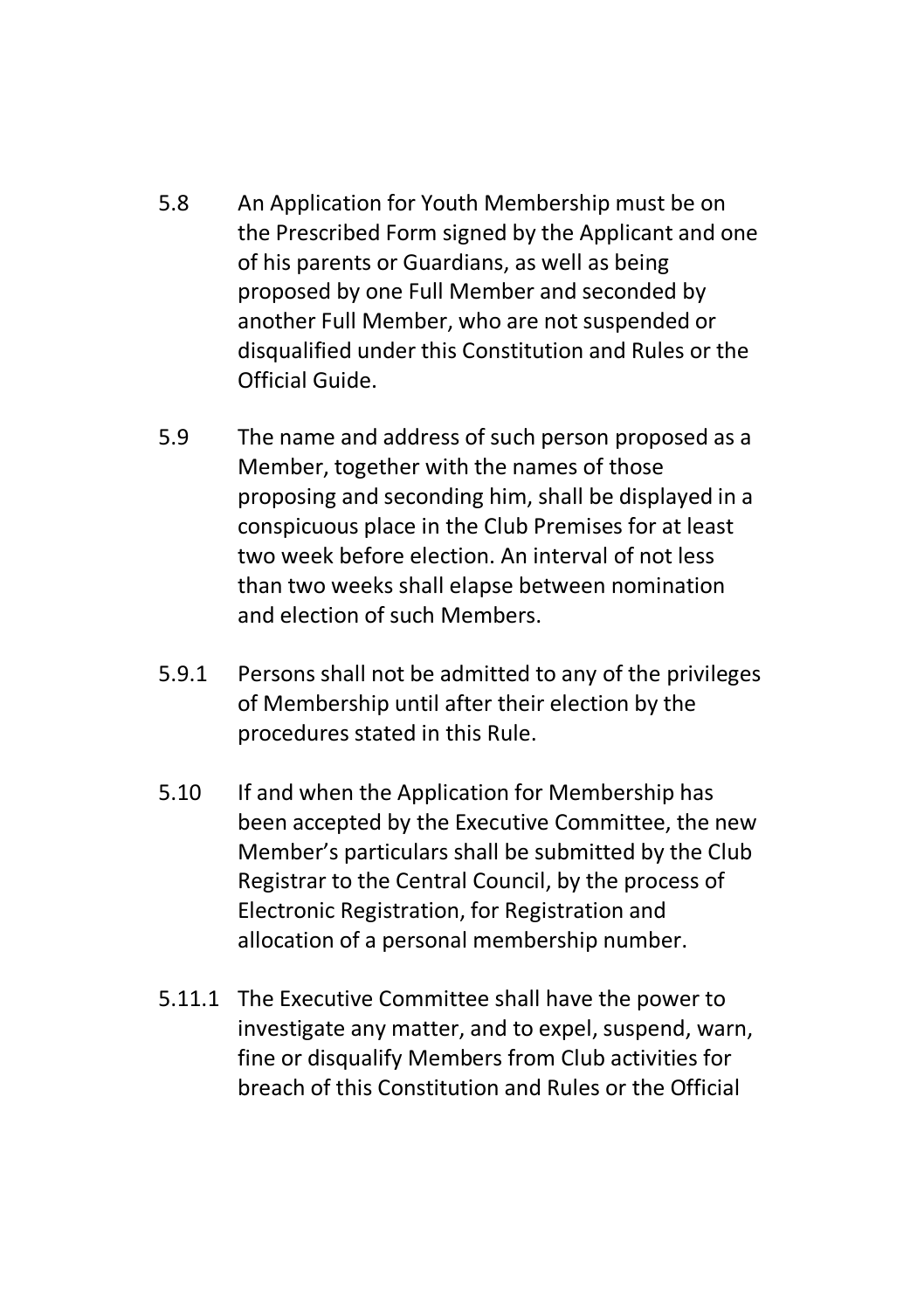Guide or for conduct considered to have discredited or harmed the Club or the G.A.A.

- 5.11.2 Such persons, if Full Members (including Honorary Members) or Youth Members, shall have the right to appeal to a Special General Meeting as provided in these club rules, or to the Hearings Committee of the County Committee of the G.A.A., within seven days of being notified of such decision.
- 5.11.3 Unless the offence is brought to the notice of the County Committee of the G.A.A. by the Club, and that body, having considered the merits of the case and having regard to the rights of the player or member, confirms the penalty imposed, the member continues to be a legal member of the Association and is merely suspended from Club activities only.

## **SUBSCRIPTIONS**

- 6.1 The Annual Subscription to be paid by members of the Club, excluding Honorary Members shall be determined by the Executive Committee and ratified at the Annual General Meeting.
- 6.2 The determined Annual Subscription shall be payable on election and thereafter annually, in advance of the date and in the manner decided by the Executive Committee. The date set is prior to March 1st each year.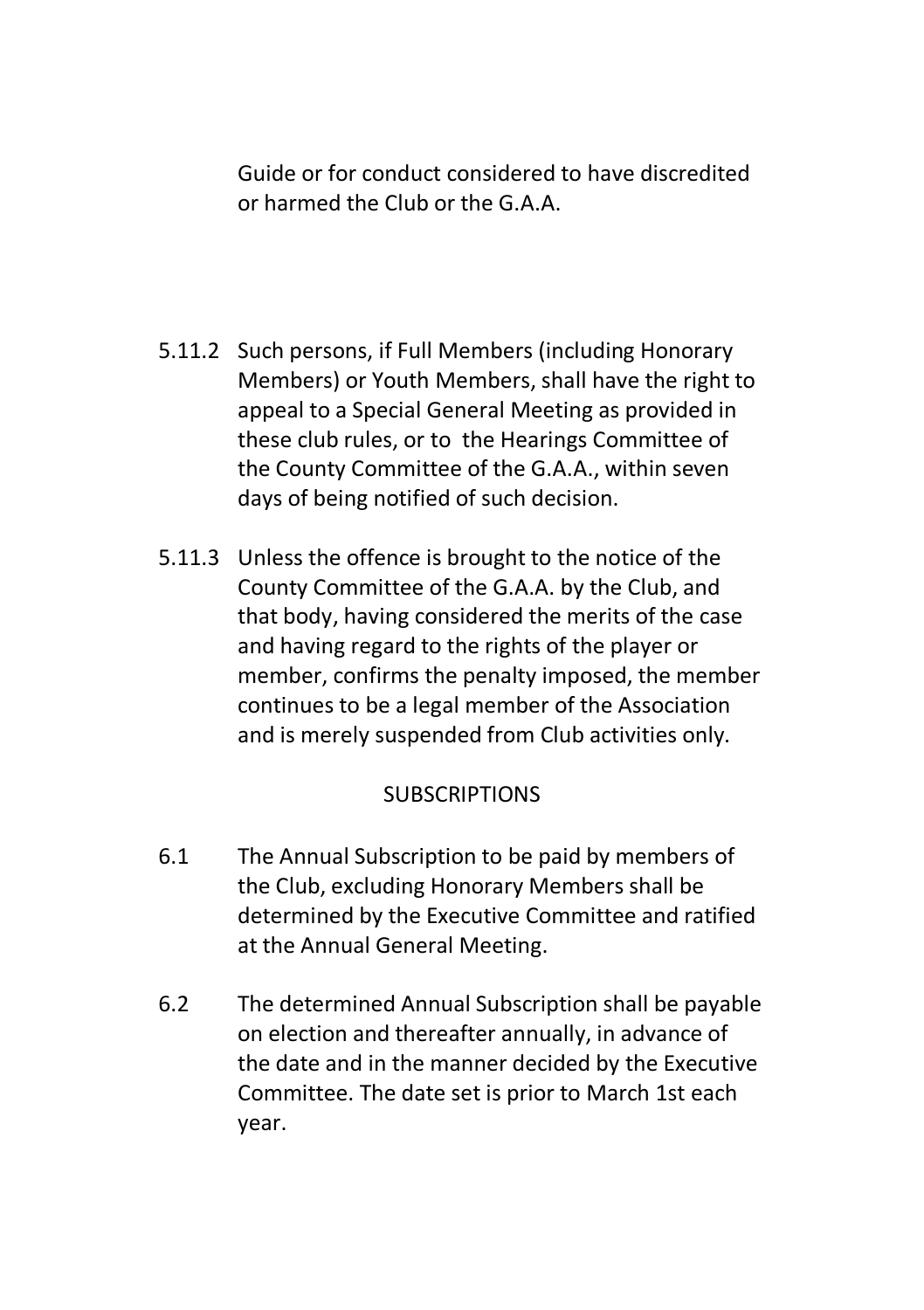- 6.3 The Executive Committee may from time to time prescribe the payment of an Entrance Fee by new or lapsed members in addition to the Annual Subscription above.
- 6.4 Any member other than an Honorary Member whose annual subscription is not paid prior to March  $1<sup>st</sup>$  in any calendar year shall cease to be a member on that date and shall not be eligible to participate in the games of any section of the club or to partake in any of the privileges attached to members.
- 6.5 The Executive Committee have the power to grant Social membership, under such terms as it thinks fit, to any person whose membership has elapsed under Club Rule 6.2.

# EXECUTIVE COMMITTEE

- 7.1 It is the duty of the Executive Committee to administer the business affairs and the property under its control in accordance with the aims and objects specified in the Constitution and shall have all such administrative powers as may be necessary for properly carrying out the aims and objects of the club., and it shall be the controlling body of the Club.
- 7.2 The Executive Committee shall be comprised of the Chairperson, Vice-Chairperson, Treasurer, Secretary, Registrar, Officer for Irish Language and Culture, Public Relations Officer, Children's Officer, a Players Representative and at least five other Full Members, at least two of whom shall be under 21 and over 18 years on the date of the Annual General Meeting.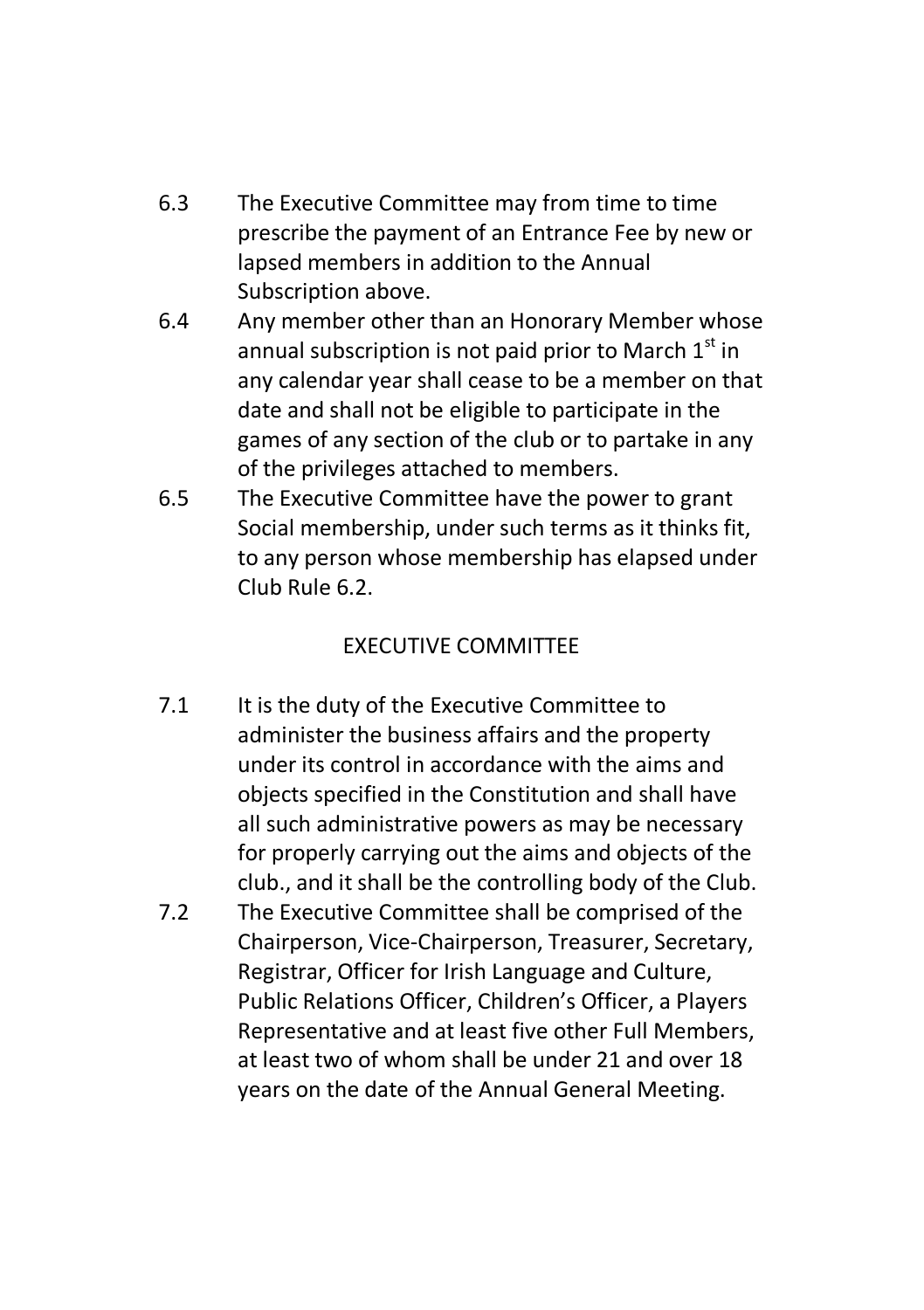- 7.3 Nominations to serve on the Executive Committee shall be by any two Full Members whose membership fees are paid up to date in accordance with Rule 6.2 and who are not suspended or disqualified under this constitution and Rules or the Official Guide.
- 7.4 The Players' Representative shall have participated as a player for the Club within the previous 48 weeks.
- 7.5 The Executive Committee including the Players' Representative, shall be elected by the Full Members present, entitled to vote and voting at the Annual General Meeting. Exception: The Children's Officer shall be appointed at the Annual General Meeting on the recommendation of the outgoing Executive Committee as shall the designated officer.
- 7.6 Only Full Members, who's Membership Fees are paid up to date in accordance with Rule 6.2 and who are not suspended or disqualified under this Constitution or Rules or the Official Guide, shall be eligible for election to the Executive Committee.
- 7.7 The outgoing Executive Committee shall conduct the Annual General Meeting.
- 7.8 The Executive Committee shall hold office until the conclusion of the following Annual General Meeting.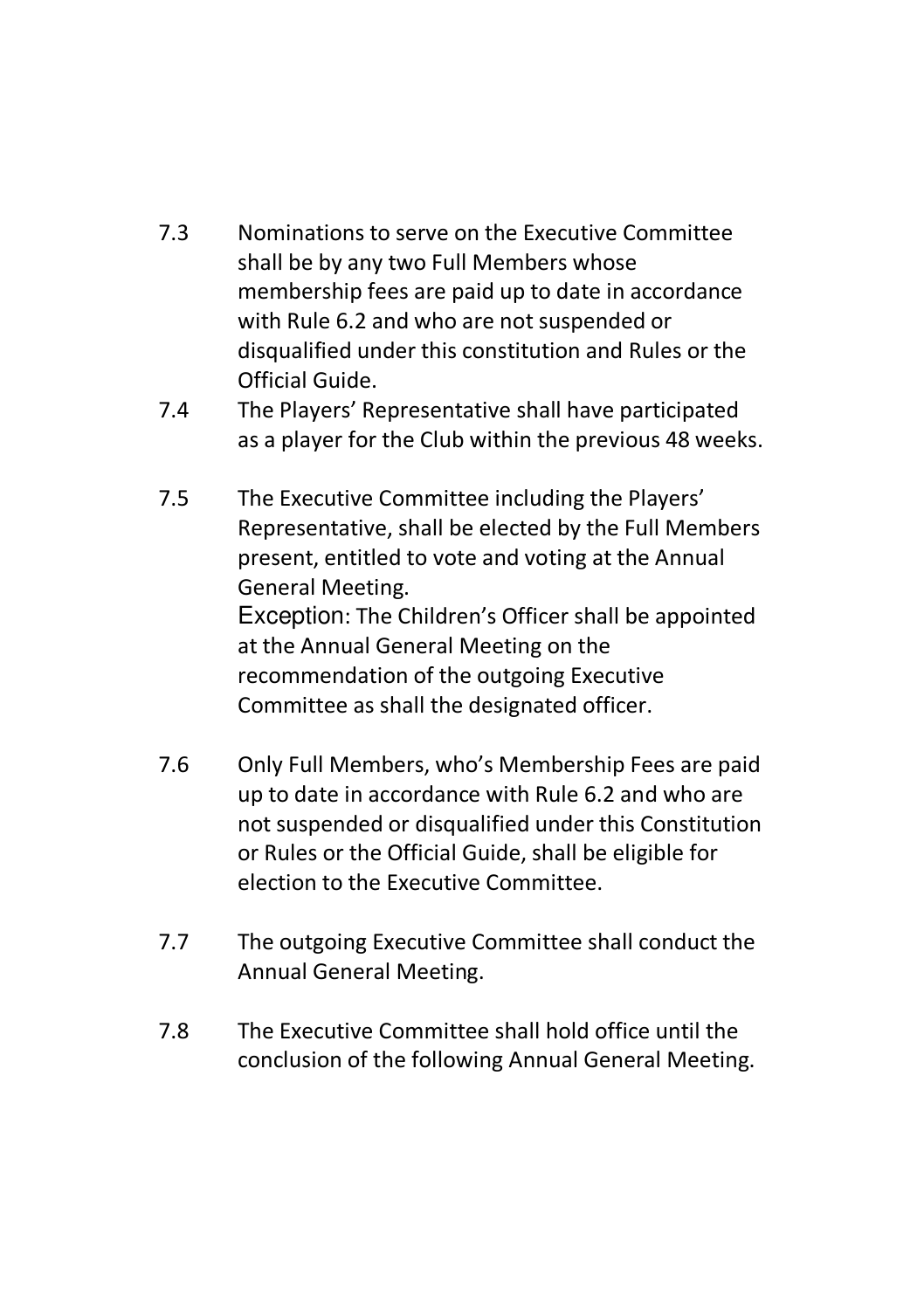- 7.9 The Executive Committee shall meet at least once each quarter, and four members present shall constitute a quorum at a meeting of the Executive Committee.
- 7.10 The Chairperson, when present, shall preside over all meetings of the Executive Committee; in his absence, the Vice-Chairperson shall preside.
- 7.11 If both the Chairperson and the Vice-Chairperson are absent, the Committee shall elect a member present to preside at the Meeting.
- 7.12 The Secretary shall record the Minutes of each Meeting.
- 7.13 The Minutes shall specify the date of the Meeting, those present, and a brief account of the Meeting, and shall be read to the next Meeting.
- 7.14 Such Minutes, if agreed as being accurate or having been appropriately amended, shall be signed by the Chairperson and Secretary, having been first proposed and adopted.
- 7.15 The Executive Committee shall have the sole right to appoint Sub-Committees, as required.
- 7.16 The Executive Committee shall define the duties of such Sub-Committees, and retain control in all matters and activities which it considers of importance to the general welfare of the Club, including the disposal of any funds in the hands of such Sub-Committees.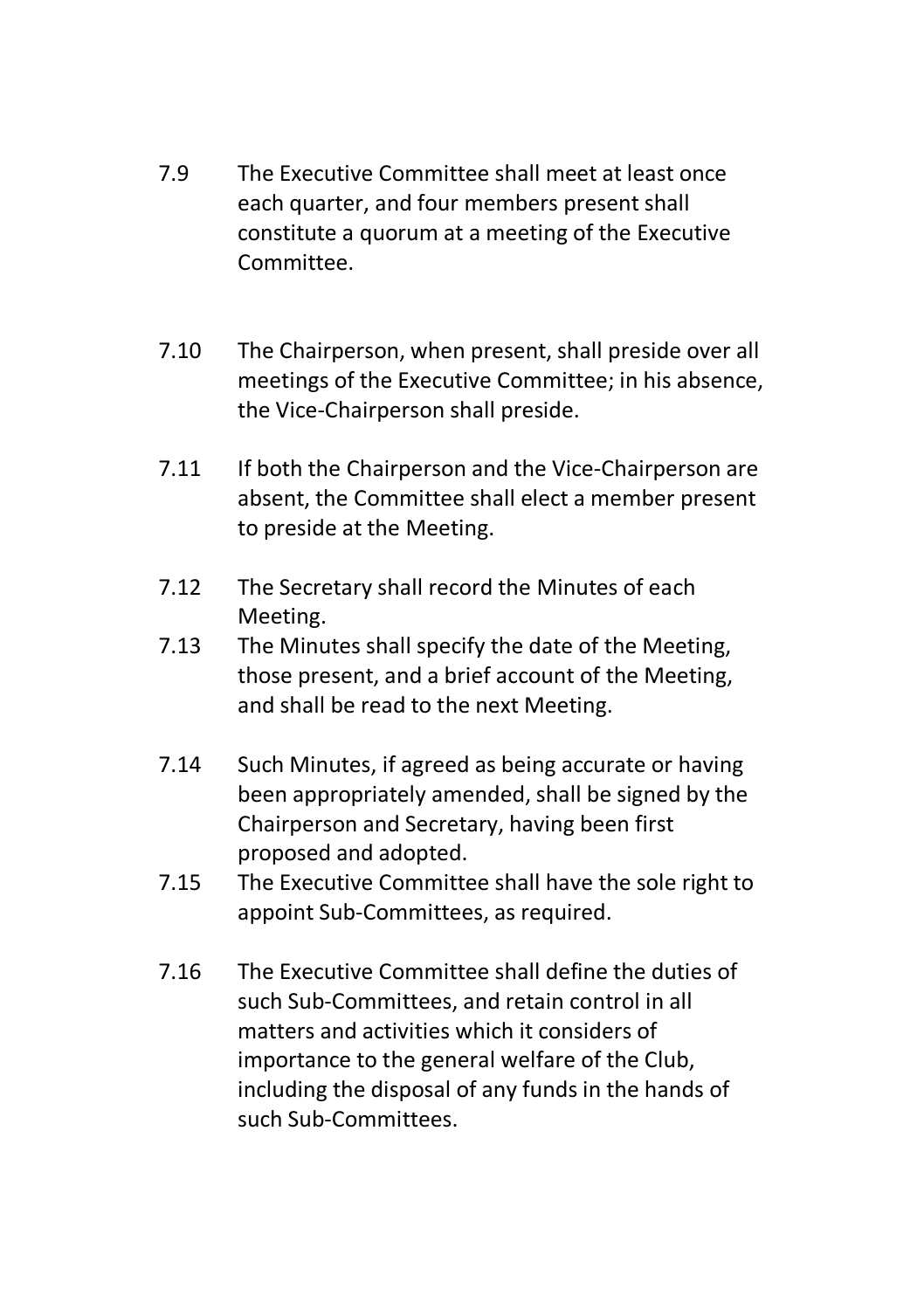- 7.17 The Executive Committee shall have power to nominate the Chairperson of such Sub Committees
- 7.18 The Chairperson, Vice-Chairperson, Secretary and Treasurer of the Executive Committee shall be exofficio members of all Sub-Committees.
- 7.19 The Executive Committee shall have power to make, alter and repeal all such Regulations as they deem necessary, expedient or convenient for the proper conduct and management of the Club, which shall be submitted for ratification to an Annual or Special General Meeting of the Club, and in particular, but not exclusively, they may by such Regulations set out:
- (a) The terms and conditions upon which guests, children of members of the Club and visitors shall be permitted to use the premises and property of the Club;
- (b) The times of opening and closing the Pavilion Grounds and Premises of the Club, or any part thereof;
- (c) The conduct of members of the Club in relation to one another;
- (d) The setting aside of the whole or any part or parts of the Club's premises for any particular time or times, or for any particular purpose or purposes;
- (e) The imposition of fines for the breach of any of the Club Rules or Regulations.
- (f) And generally all such matters as are commonly the subject matter of the Club Rules.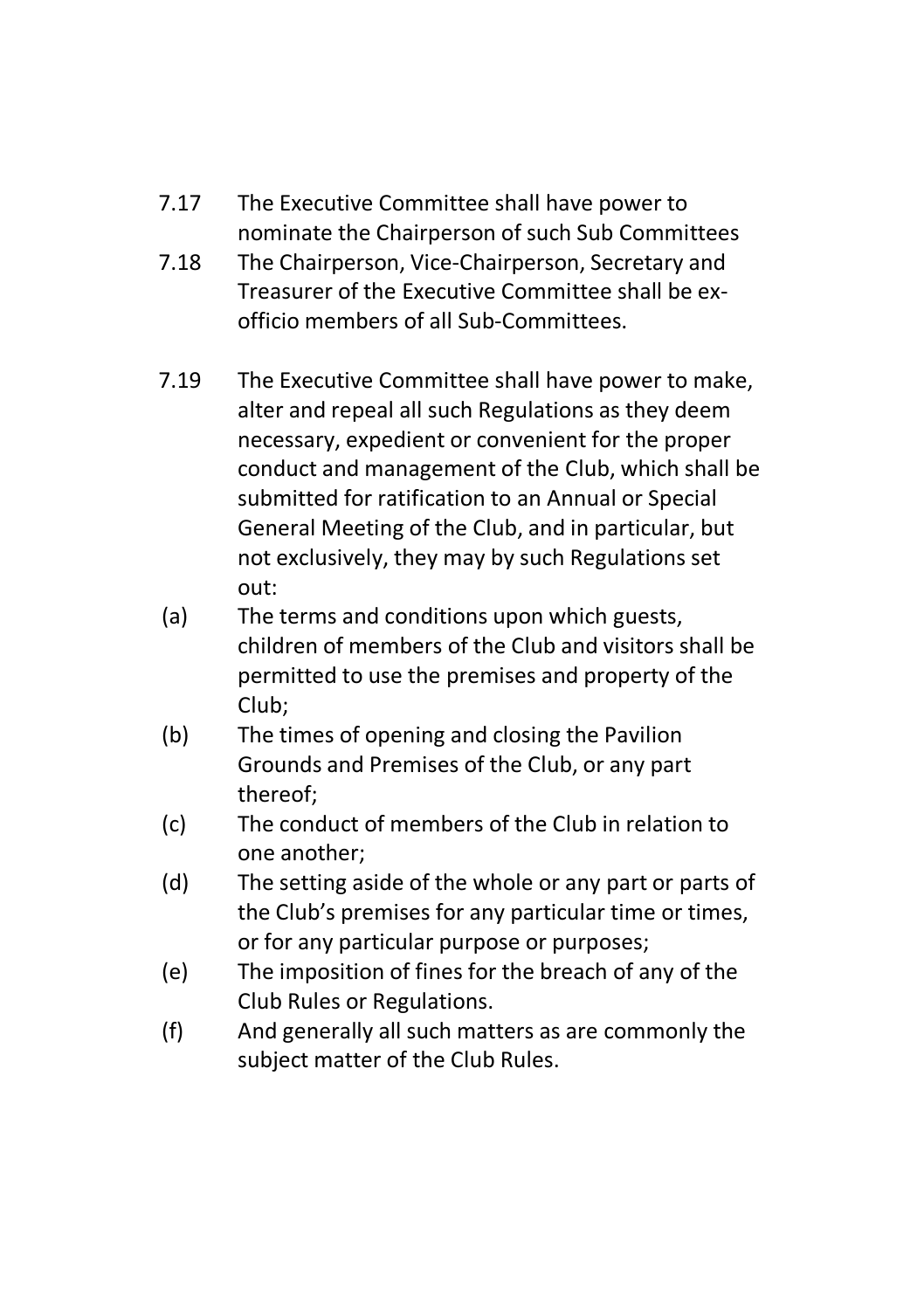- 7.20 The Executive Committee shall adopt such means as they deem sufficient, to bring to the notice of members of the Club all such Regulations and all alterations and repeals.
- 7.21 All such Regulations so long as they shall be in force, shall be binding upon all members of the Club, provided nevertheless that no Regulations shall be inconsistent with or shall affect or repeal anything contained in this Constitution and Rules or the Official Guide, and that any Regulations may be set aside by a special resolution of a General Meeting of the Club.
- 7.22 Each Full Member shall have the right to be heard by the Executive Committee upon any complaint or representation sent by him, in writing, to the Secretary.
- 7.23 A Special meeting of the Executive Committee may be called:
- (a) by the Secretary or
- (b) by the Secretary, for a date not more than seven days from the date of the receipt by him of a requisition duly signed by four members of the Executive Committee.
- (c) Such requisition shall set out the purpose for which the special meeting is required.
- 7.24 Any Member of the Executive Committee who shall have absented himself from three consecutive meetings, without reasonable explanation, shall be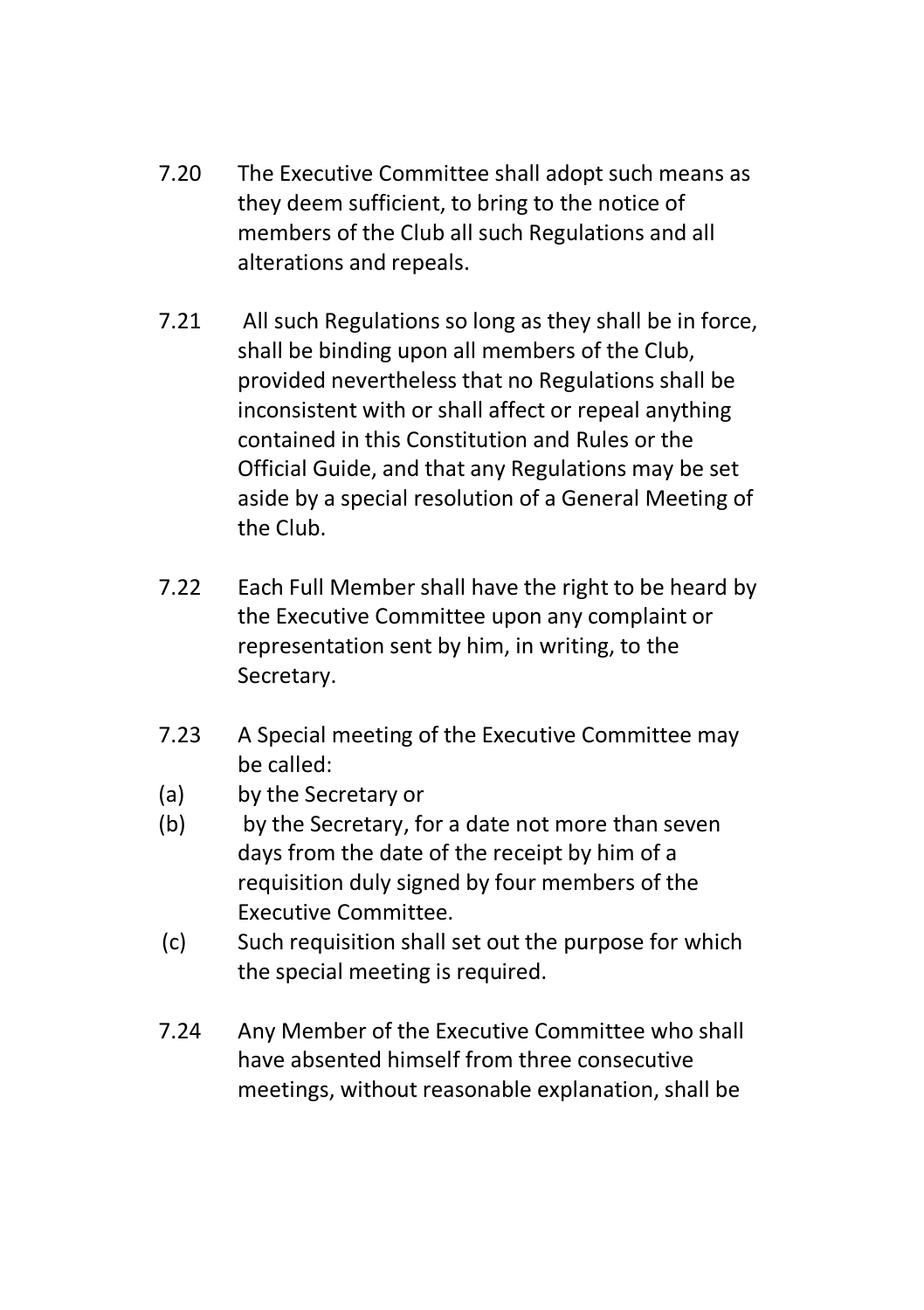deemed to have resigned from the Executive Committee.

- 7.25 Should any Member of the Executive Committee resign, be deemed to have resigned, or his position otherwise lapse, the remaining members of the Executive Committee shall, at their discretion, have the power to fill the vacancy, by co-opting a replacement from the body of the Full Membership.
- 7.26 The service of any Member so co-opted on to the Executive Committee shall not be reckoned in calculating the seniority of such Member, if subsequently elected to serve on the Executive Committee.

#### GENERAL MEETINGS

- 8.1 The Club shall in each year hold a general meeting as its Annual General Meeting, in addition to any other General Meetings in that year, and shall specify the meeting as such in the notice calling it.
- 8.2 All General Meetings, other than Annual General Meetings, shall be called Special General Meetings.
- 8.3 An Annual General Meeting shall be held at such time as shall be decided upon by the Executive Committee, but insofar as is practical shall be held before the end of November each year.
- 8.4 The following business shall be transacted at the Annual General Meeting: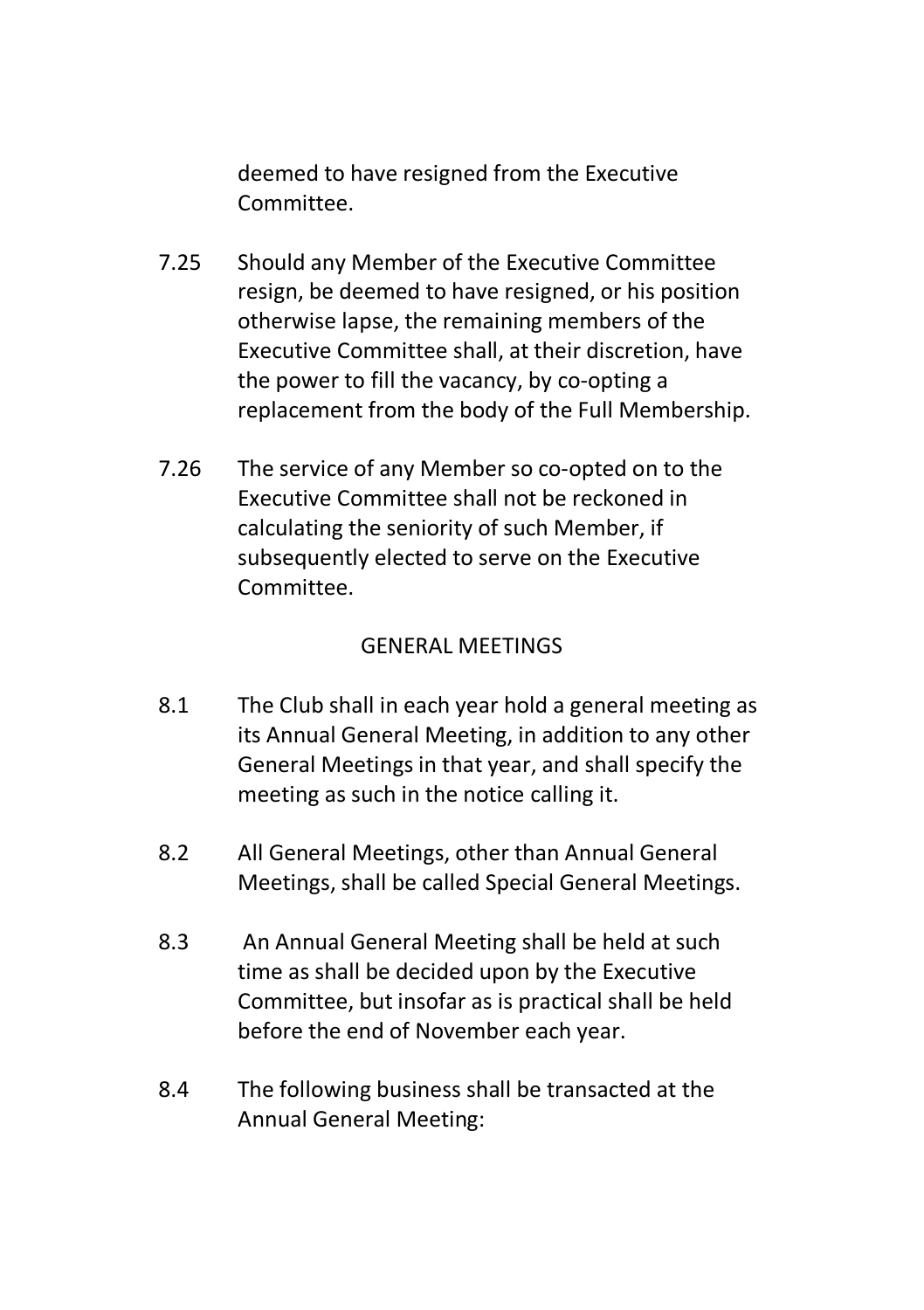(a) Adoption of Standing Orders.

(b) Minutes of previous Annual General Meeting.

(c) Consideration of the Annual Report submitted by the Secretary.

(d) Consideration of the Financial Statements including the Report of the Accountant(s) or Auditor(s).

(e) The Chairperson's Address.

(f) Election of Officers and Members of the Executive Committee.

(g) Notices of Motion.

- (h) Other Business
- 8.5 The Annual General meeting of the Club shall be called in the following manner:
- 8.5.1 The Executive Committee shall decide upon a date, time and place for the meeting, allowing adequate time to meet the time limits set out hereunder.
- 8.5.2 Once the date of the Annual General Meeting has been fixed, the Secretary shall give at least twentyeight days notice in writing to the members of such date, at the same time inviting nominations for election to the Executive Committee for the following year and motions for consideration at the Annual General meeting, also specifying that such nominations and motions shall be received by him/her by a date not less than fourteen days prior to the date fixed for the meeting.
- 8.5.3 The Secretary shall then, on or after the date specified for return to him of such Nominations and Motions, but so as to give the members ten days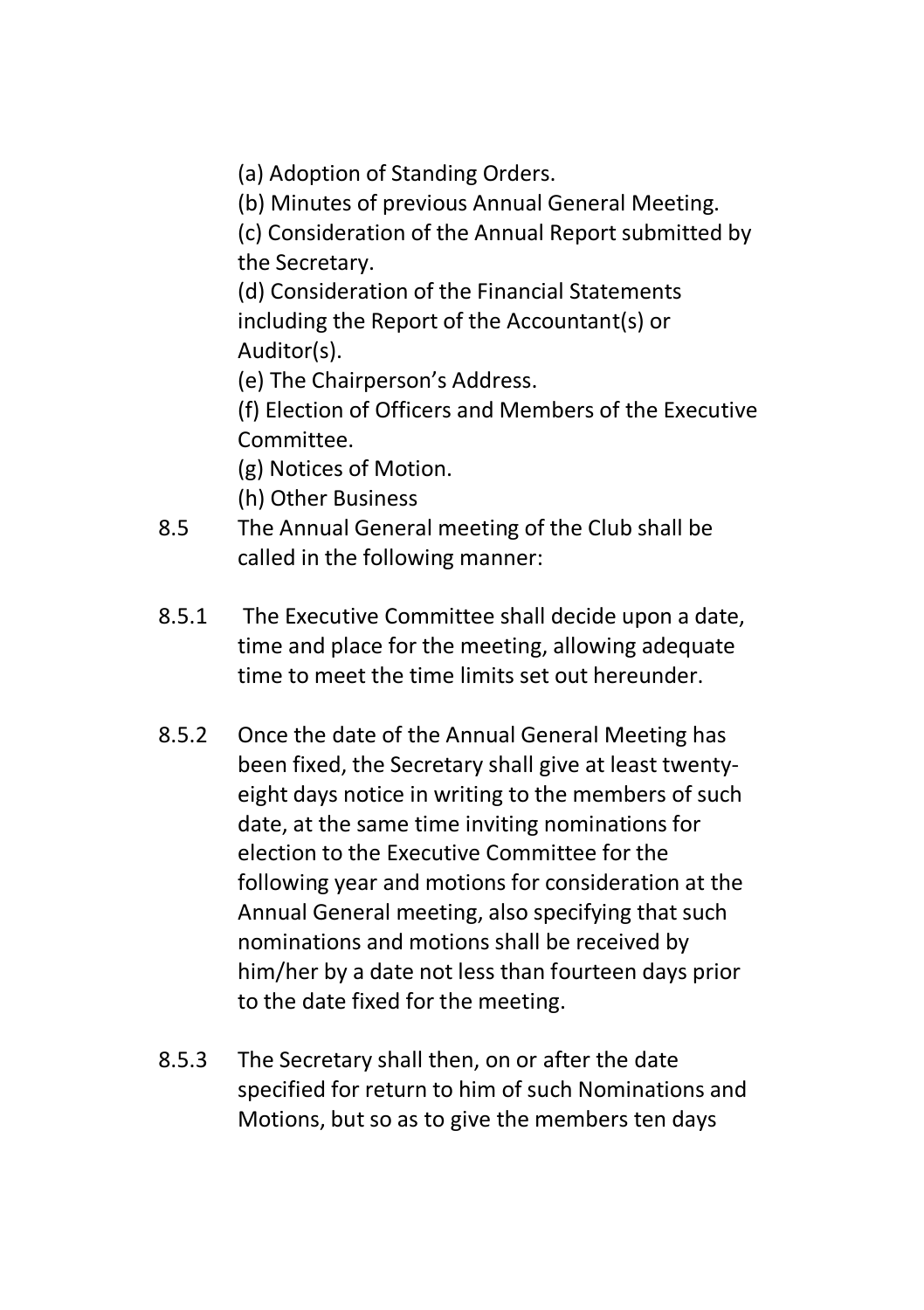clear notice before the meeting, circulate to the members the following documentation: (a) Copy of the Agenda for the meeting.

(b) Copy of the Annual Report of the Secretary.

(c) Copy of the Financial Statements, including the Report of the Accountant(s) or Auditor(s) (d) Details of the Nominations for election to the Executive Committee.

(e) Copies of any motions for consideration at the meeting.

- 8.6 In the event of the number of Nominees for any particular Executive Committee position being equal to or less than the number of positions to be filled, such Nominees shall be declared elected, and any positions left unfilled, due to the lack of Nominees or Nominees withdrawing, shall be filled by the new Executive Committee, as soon as practical after the Annual General Meeting.
- 8.7 A Special General Meeting may be called by the Executive Committee at any time, provided ten days clear notice in writing, shall be given to the members, specifying the purpose of such Special General Meeting.
- 8.8 The Executive Committee shall call a Special General Meeting for a date not more than fourteen days from the receipt by the Executive Committee of a requisition, in writing stating the object of such meeting, signed by twelve members of the Club, and ten clear days notice, in writing, shall be given to the Members.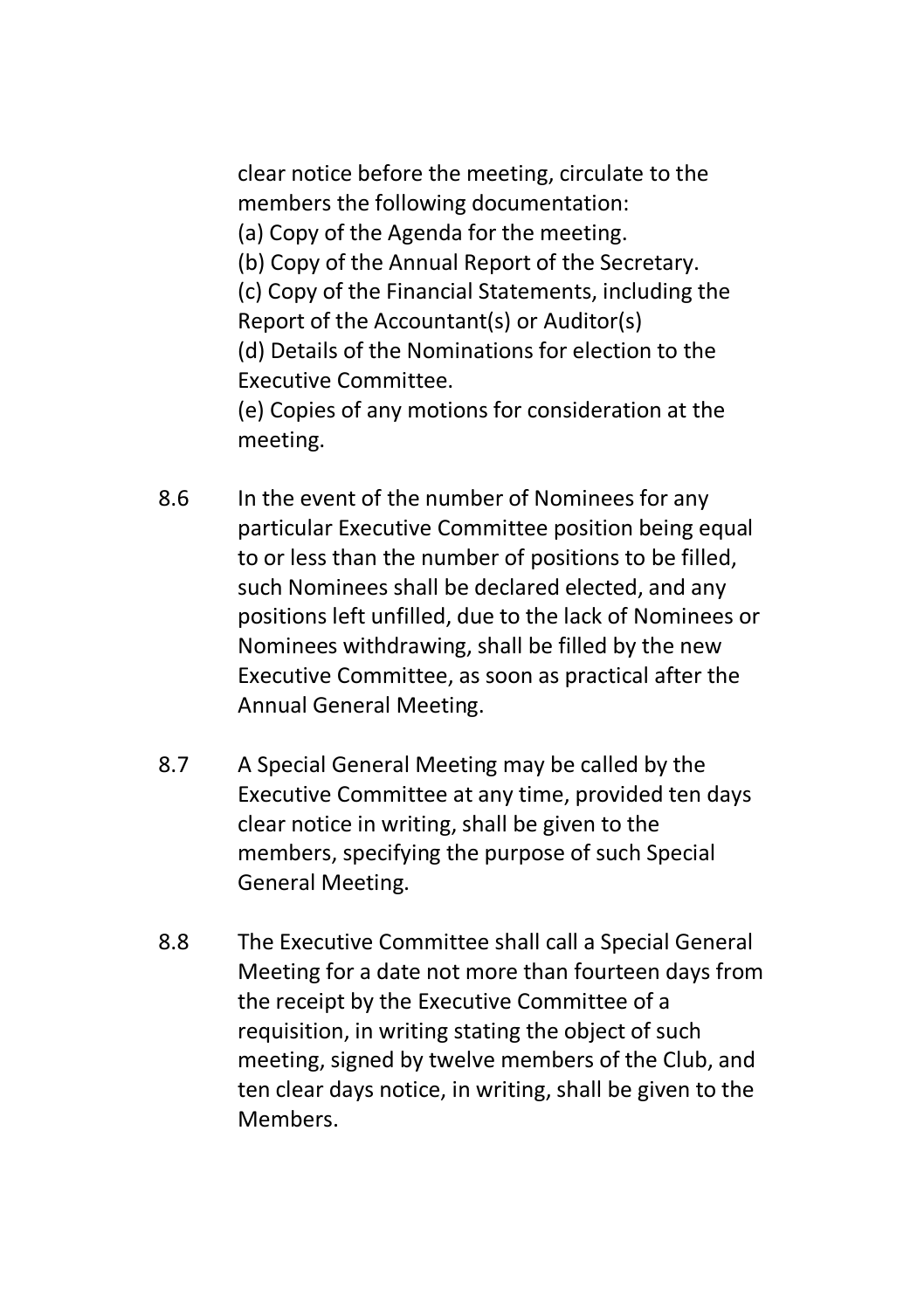- 8.8.1 Such Requisitions by members of the Club shall set out the purpose for which the Special General Meeting is required, and shall be lodged with the Secretary, accompanied by a minimum fee of €10, this fee shall be forfeited to the funds of the club if the matter be considered frivolous by the majority of those present and voting.
- 8.8.2 If the Special General Meeting is not called for a date within the twenty eight days stipulated, then the Requisitoners may themselves convene a Special General Meeting, if necessary using newspaper advertisements to notify the members of such meeting.
- 8.9 No other business, outside that specified in the Notice, shall be transacted at a Special General Meeting.
- 8.10 No business shall be transacted at any General Meeting unless a quorum of Twelve Registered Full members entitled to vote are present at the time when the meeting proceeds to business.
- 8.11 If within half an hour after the time appointed for a General Meeting, a quorum of members is not present, the meeting if convened on the requisition of members shall be dissolved; in any other case it shall stand adjourned to the same day in the following week, at the same time and place; and if at the reconvened meeting a quorum of members is not present within half an hour after the time appointed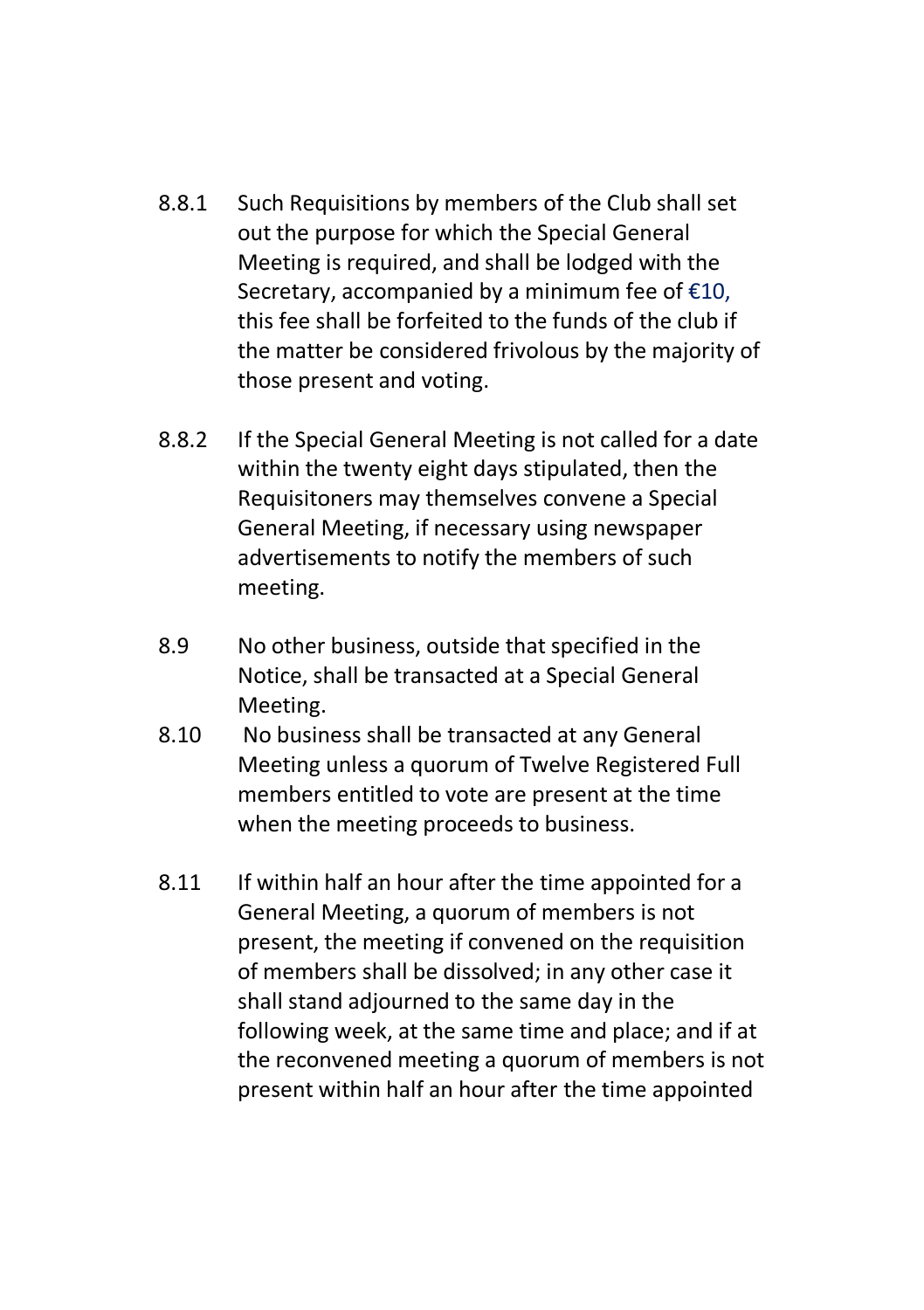for the meeting, the members then present shall be a quorum.

- 8.12 The Chairperson, and failing him the Vice-Chairperson, shall preside as Chairperson at every General Meeting of the Club.
- 8.13 If there is no such Chairperson, or if at any meeting he is not present within thirty minutes after the time appointed for the holding of the meeting, the members then present shall choose someone of their number who is a member of the Executive Committee to be Chairperson of the meeting, and if there shall be no Member of the Executive Committee present, then the members shall elect any one of their number to be Chairperson of the Meeting.
- 8.14 The Chairperson may, with the consent of the meeting, adjourn the meeting from time to time and from place to place, but no business shall be transacted at any reconvened meeting other than the business left unfinished at the meeting from which the adjournment took place.
- 8.15 Failure to comply strictly with the time limits set out in this Constitution and Rules or the non receipt of Notice of a Meeting by any persons entitled to receive notice shall not invalidate the proceedings at that meeting, but shall entitle the majority of members present to seek and be granted an adjournment of the meeting to such date by which they would be given an adequate time to be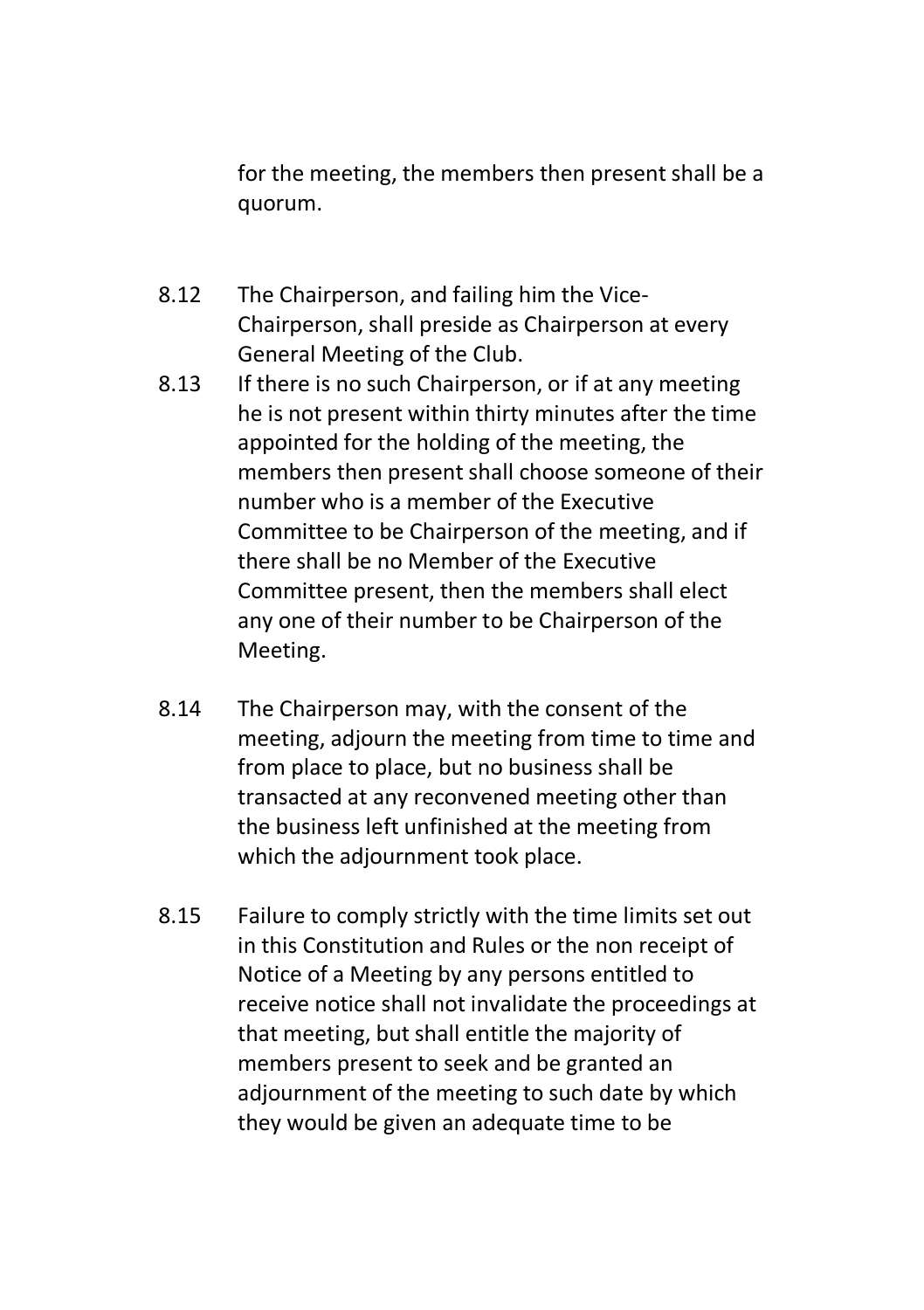furnished with and consider the contents of any relevant documentation.

# VOTING

9.1 Only Full Members, whose membership fees are paid up to date in accordance with Rule 6.2, and who are not suspended or disqualified under this Constitution and Rules or the Official Guide, shall be eligible to vote at a General

Meeting.

- 9.2 A Chairperson of a General Meeting, Executive Committee meeting or any Sub-Committee meeting shall, in the event of a tie, whether on a show of hands or on a ballot, have a casting vote in addition to his vote as a member, irrespective of whether or not he had originally voted on the issue, other than for the election to any position, when the outcome in the event of a tie shall be decided by lot.
- 9.3 At any General Meeting a resolution put to the vote of the meeting shall be decided on a show of hands, unless, before or on the declaration of the result of the show of hands, a ballot is demanded:
	- (a) by the Chairperson

(b) by at least five members present and entitled to vote.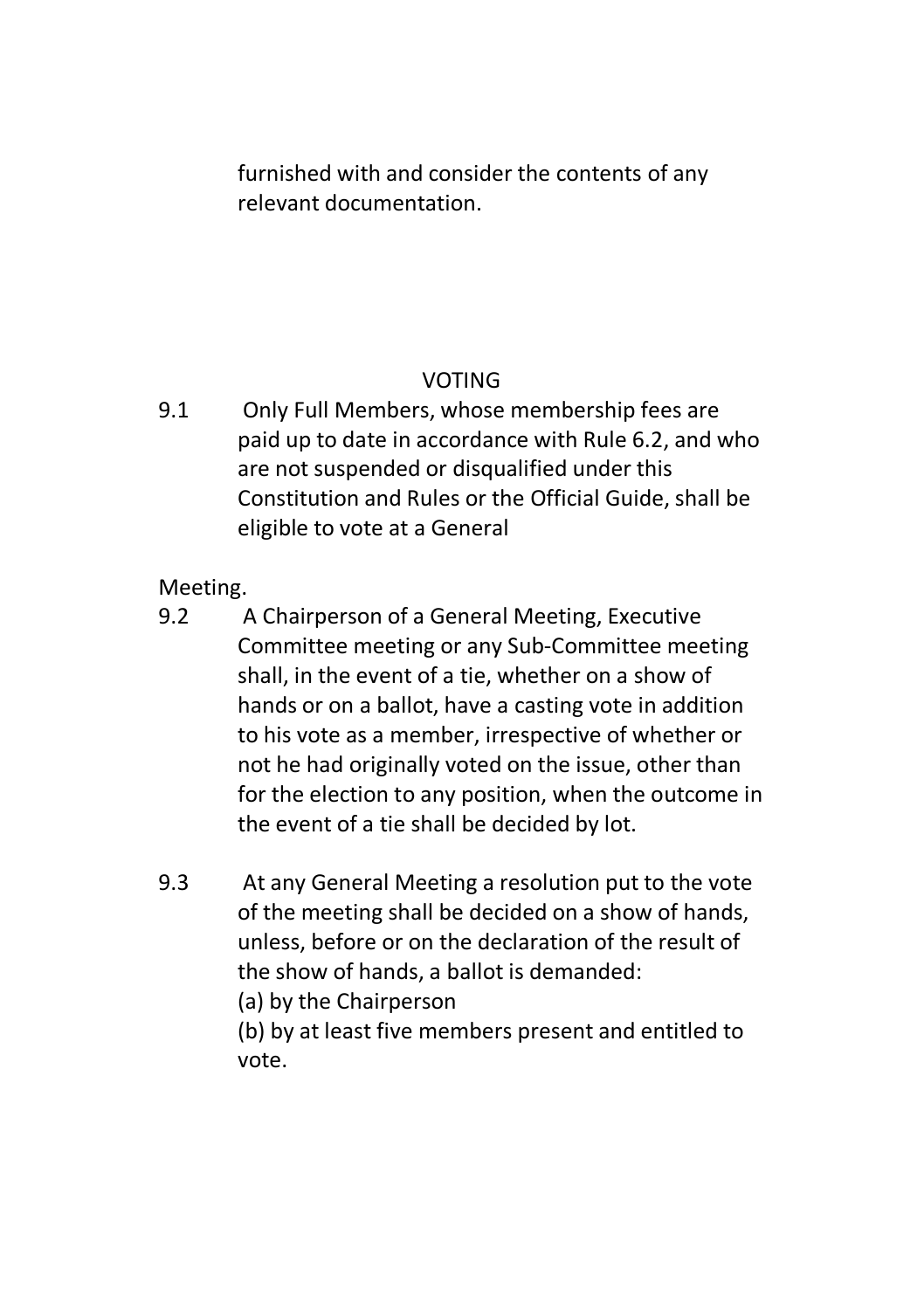- 9.4 Unless a ballot is so demanded, a declaration by the Chairperson that a resolution has on the show of hands been carried, or carried unanimously, or by a particular majority, or lost, shall be final, and an entry to that effect in the book containing the minutes of proceedings of the Club shall be conclusive evidence of the fact, without proof of the number or proportion of the votes in favour of or against such resolution.
- 9.5 If a ballot is so demanded, the same shall be taken in such manner as the Chairperson directs, and the result of the ballot shall be deemed to be the decision of the meeting at which the ballot was demanded.
- 9.6 A Secret Ballot shall be carried out to decide the result of any contest for any elective position.

## ASSETS AND TRUSTEES

- 10.1 The Club shall have power to acquire, hold and develop, lease, mortgage charge, exchange or sell Real and Personal Property, and to borrow or raise money in promotion of the objects of the Club, subject to the overall authority of the Central Council of the G.A.A.
- 10.2 The Real Property shall not be leased, mortgaged, charged, exchanged, sold, conveyed, transferred or otherwise dealt with without the consent of the Central Council of the G.A.A., or as may be set out in any separate Declaration of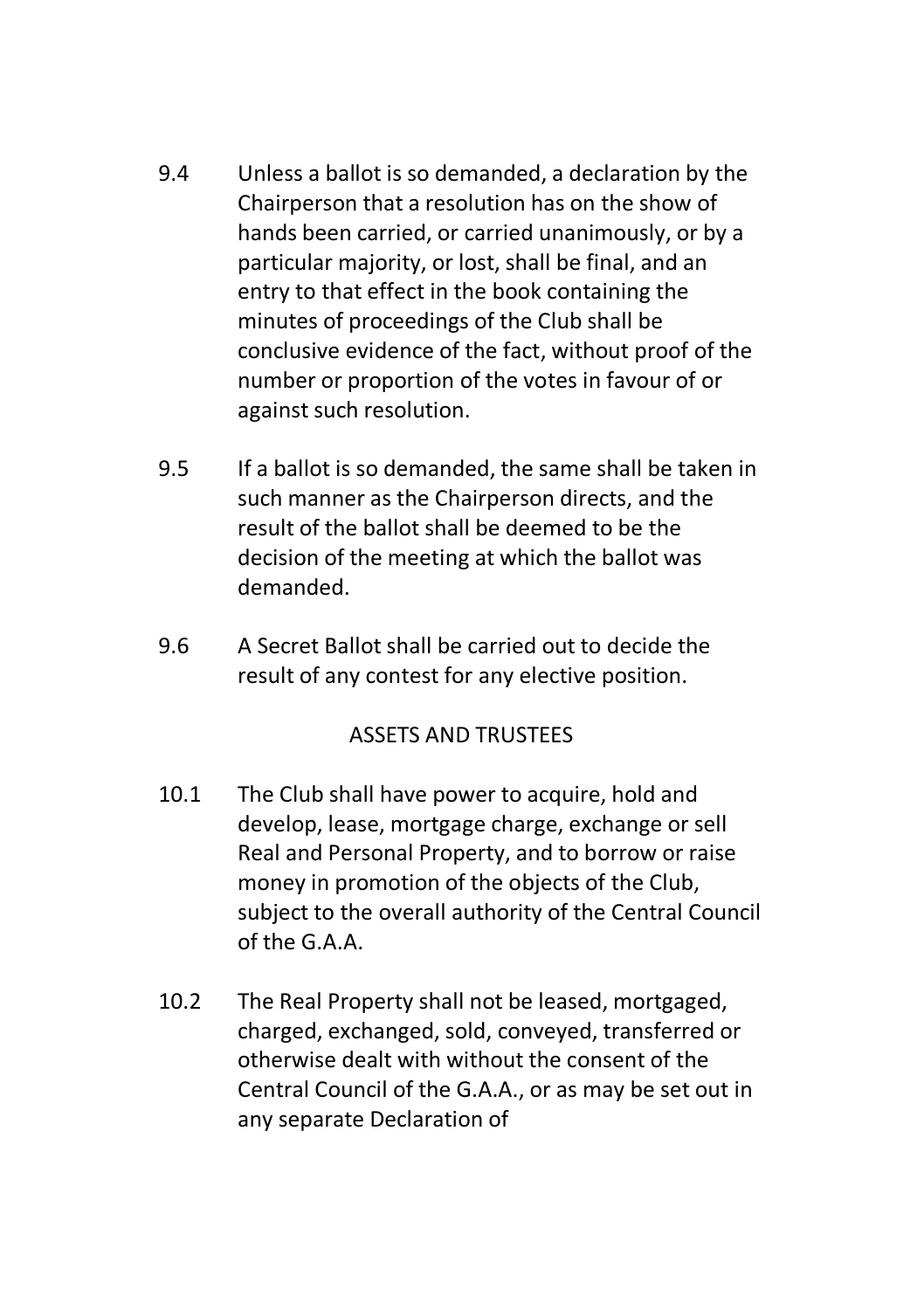Trust.

- 10.3 The Real Property, including the proceeds of sale thereof until otherwise directed by the Club, shall be vested in five full members of the G.A.A. as Trustees, who shall hold same in trust for the Club.
- 10.4 In the case of the appointment of the Trustees of the Real Property the Executive Committee shall select three persons, who shall then be appointed by the Chairperson for the time being as Trustees, and the Chairperson for the time being of the Provincial Council of the G.A.A. and the Chairperson for the time being of the County Committee of the G.A.A. shall each, as required, appoint one other Trustee.
- 10.5 The Trustees shall hold office until their retirement or death, unless replaced in accordance with Rule 5.3, Official Guide.
- 10.6 By way of acceptance of their appointment the Trustees of the Real Property shall sign a Declaration of Trust, as approved by Central Council of the G.A.A., and which shall contain the provisions for appointment, removal and replacement of Trustees as well as regulating the conduct of the Trustees in performing their duties and exercising their powers under the trust.
- 10.7 The Trustees of the Real Property, having first obtained the consent of the Central Council of the G.A.A. where necessary, shall exercise their powers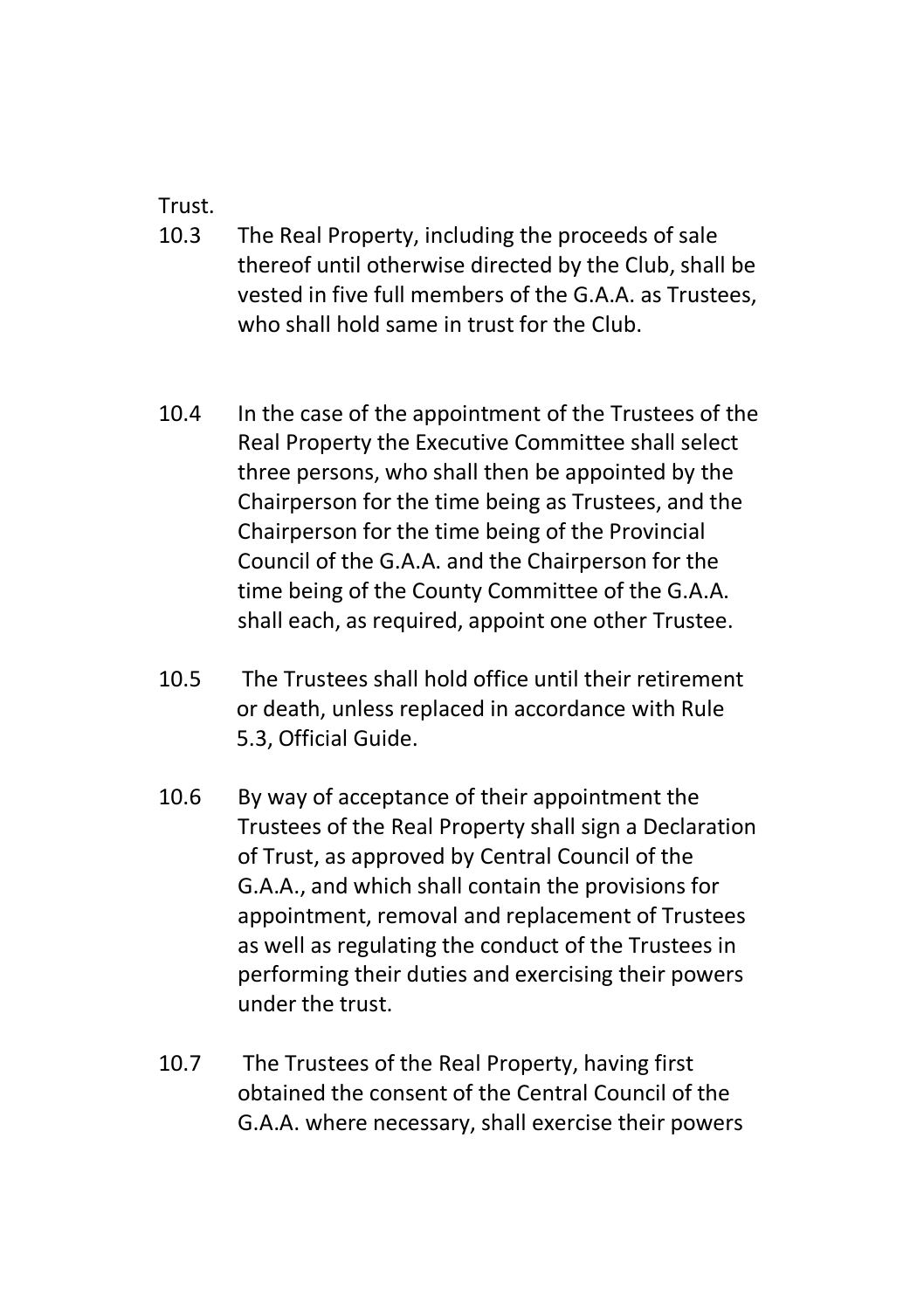and perform their duties as directed by the Club from time to time.

- 10.8 The Directive of the Club shall be given by a resolution of the full members of the Club, passed by a majority of the members present, entitled to vote and voting at a duly convened General Meeting and when so passed shall be binding upon all members of the Club.
- 10.9 A Certificate signed by the Secretary shall, in favour of any person relying on same, be conclusive evidence that a Directive, complying in all respect with the provisions of this Rule, was duly given to the Trustees.
- 10.10 The Personal Property shall be vested in the Chairperson, Treasurer and Secretary who shall hold same in Trust for the Club.
- 10.11 The Trustees of the Personal Property shall invest and use such property in accordance with the Directives of the Executive Committee, of which an entry in the Minute book shall be conclusive evidence.
- 10.12 The Club shall indemnify and save harmless it's Trustees in respect of any loss or expenses bona fide incurred by them in or about the execution of the **Trust**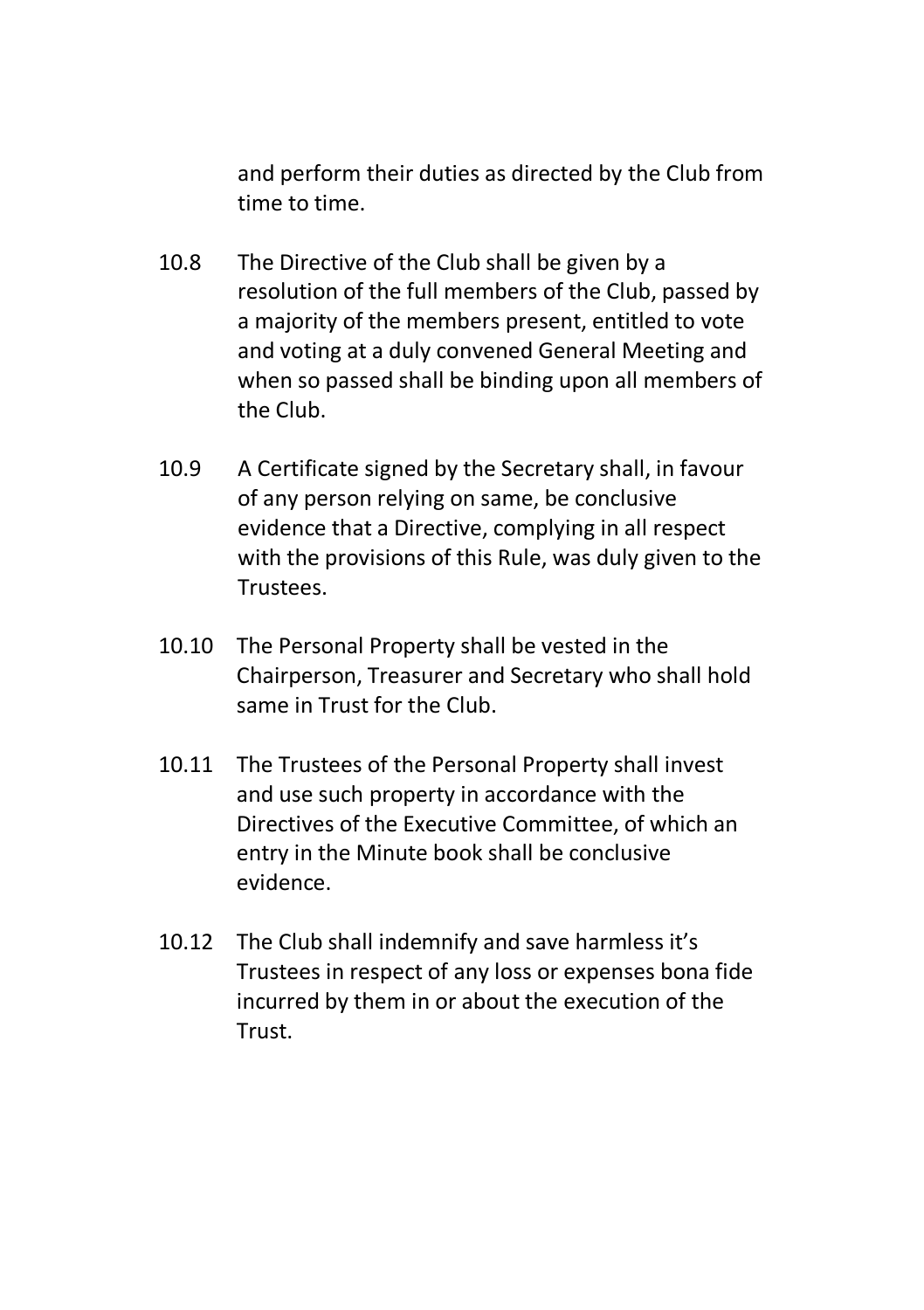## BOOKS AND ACCOUNTS

- 11.1 The Executive Committee shall open a Bank Account or Accounts with an approved Bank on behalf of the Club, and all cheques drawn on the said account shall be signed by the Treasurer and countersigned by one of either the Chairperson or Secretary.
- 11.2 The Executive Committee shall cause proper Books of Account to be kept in respect of: (a) All sums of money received and expended by the Club, and the matters in respect of which such receipts and expenditures take place; and (b) All Sales and Purchases of goods by the Club; and (c) The Assets and Liabilities of the Club.
- 11.3 The Books of Account shall be kept at such place or places as the Executive Committee shall think fit, and shall at all reasonable times be open to the inspection of the of the Executive Committee members
- 11.4 The Executive Committee shall from time to time determine whether and to what extent and at what times and places, and under what conditions and regulations, the Accounts and Books of the Club, or any of them shall be open to the inspection of Full Members of the Club, not being an Executive Committee member, and no member (not being an Executive Committee Member) shall have any right of inspection of any Account or Book or Document of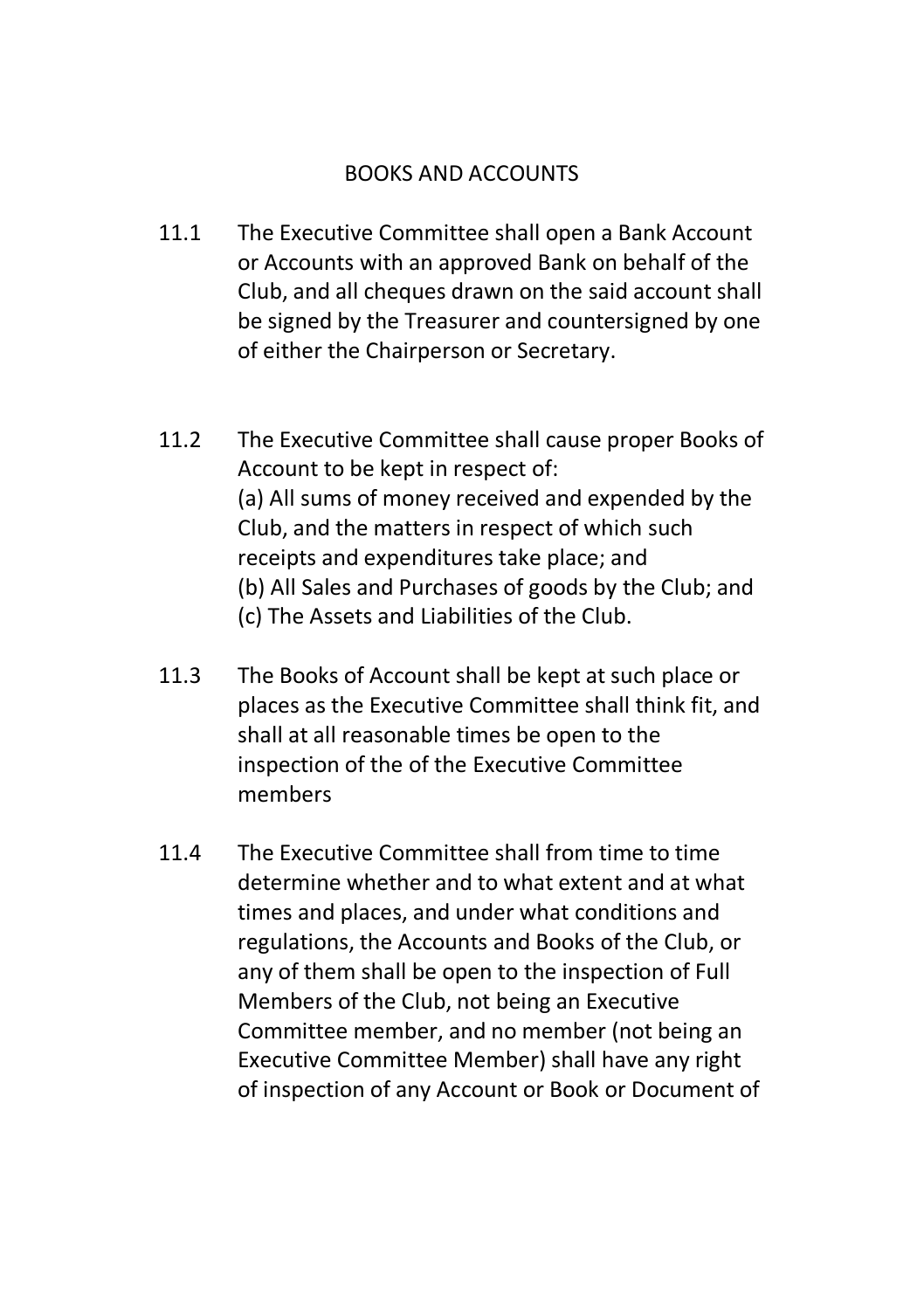the Club except as authorised by the Executive Committee.

- 11.5 An independent suitably qualified Person or Persons shall be appointed as Accountant(s) or as Auditor(s) (if an Audit is deemed appropriate by the Executive Committee) to Report on the Financial Statements of the Club, for presentation at the Annual General Meeting.
- 11.6 The Books and Accounts of the Club shall be presented to such Accountant(s) or Auditor(s) by the Committee in sufficient time to enable the Report of such Accountant(s) or Auditor(s) to be available and considered at the Annual General Meeting of the Club.
- 11.7 The Financial Statements shall be approved by the Executive Committee, and signed by two of three Officers – Chairperson, Secretary, Treasurer – on behalf of the Executive Committee.
- 11.8 The Executive Committee shall cause to be prepared and laid before the Annual General Meeting an Account of Income and Expenditure and a Balance Sheet made up to a date not more than six months before such meeting.
- 11.9 The Balance Sheet and Accounts of the Club shall be made available to the Revenue Commissioners, on request.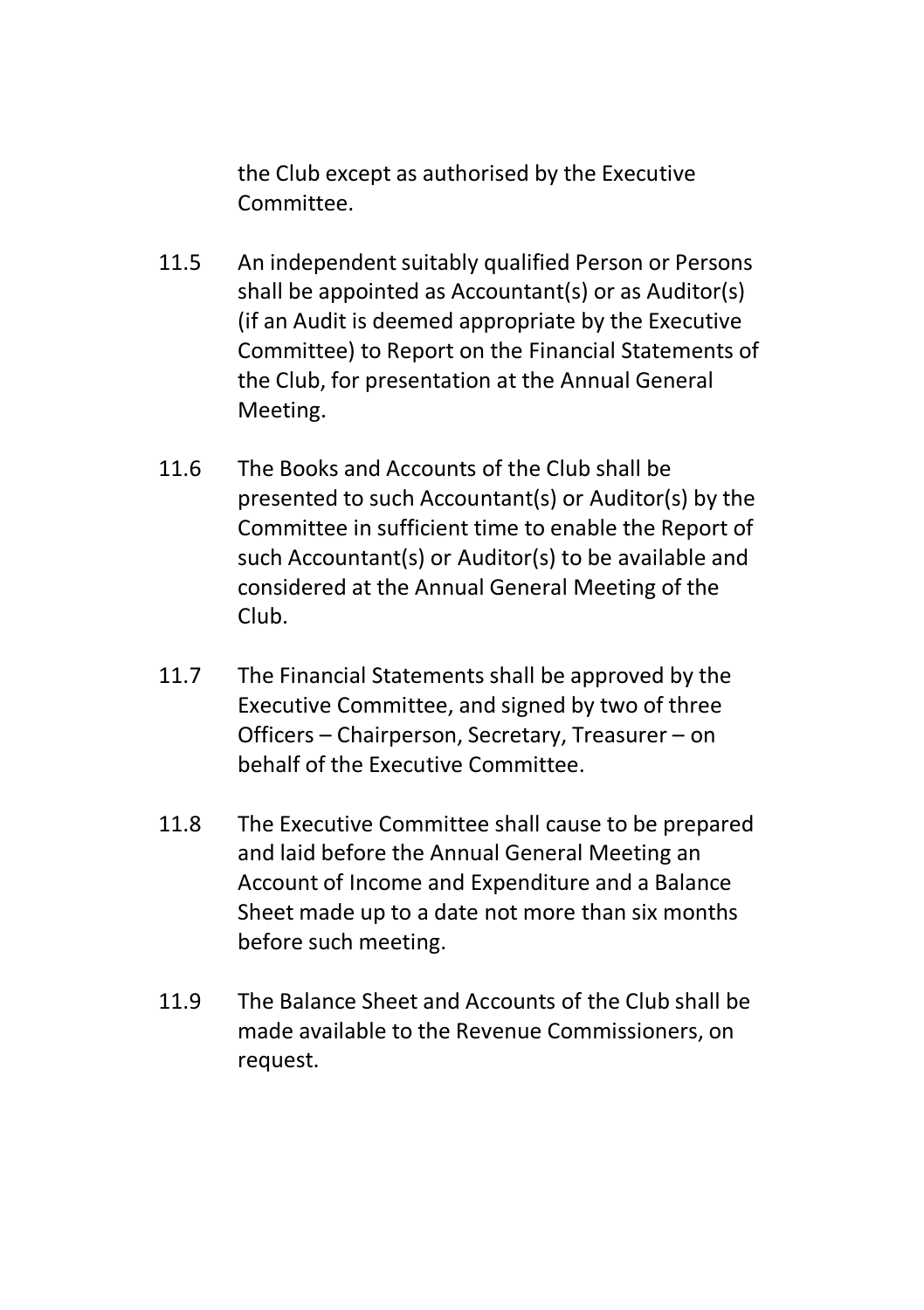- 11.10 All Books of Account, including all documents, vouchers, statements and notes, as well as all minute books, notes of meetings, original and copy correspondence and all such documents are the property of the Club, and no person shall have any personal title to or interest in such documents to the exclusion of the Club.
- 11.11 The Club shall define the End of the Financial Year of the Club.

#### INCOME AND PROPERTY

- 12.1 No portion of the Income and Property of the Club shall be paid or transferred directly or indirectly by way of profit, dividend, bonus or otherwise howsoever to the Members of the Club.
- 12.2 No Officer shall be appointed to any Office within the Club paid by salary or fees, or receive any remuneration or other benefit in money or money's worth from the Club in respect of such Office, provided however nothing shall prevent any payment in good faith by the Club of: (a) reasonable and proper remuneration to any Member or Officer of the Club for any services rendered to the Club (other than as an Officer); (b) reasonable and proper remuneration to any company of which a Member or Officer of the Club is a director or shareholder, for any services rendered to the Club;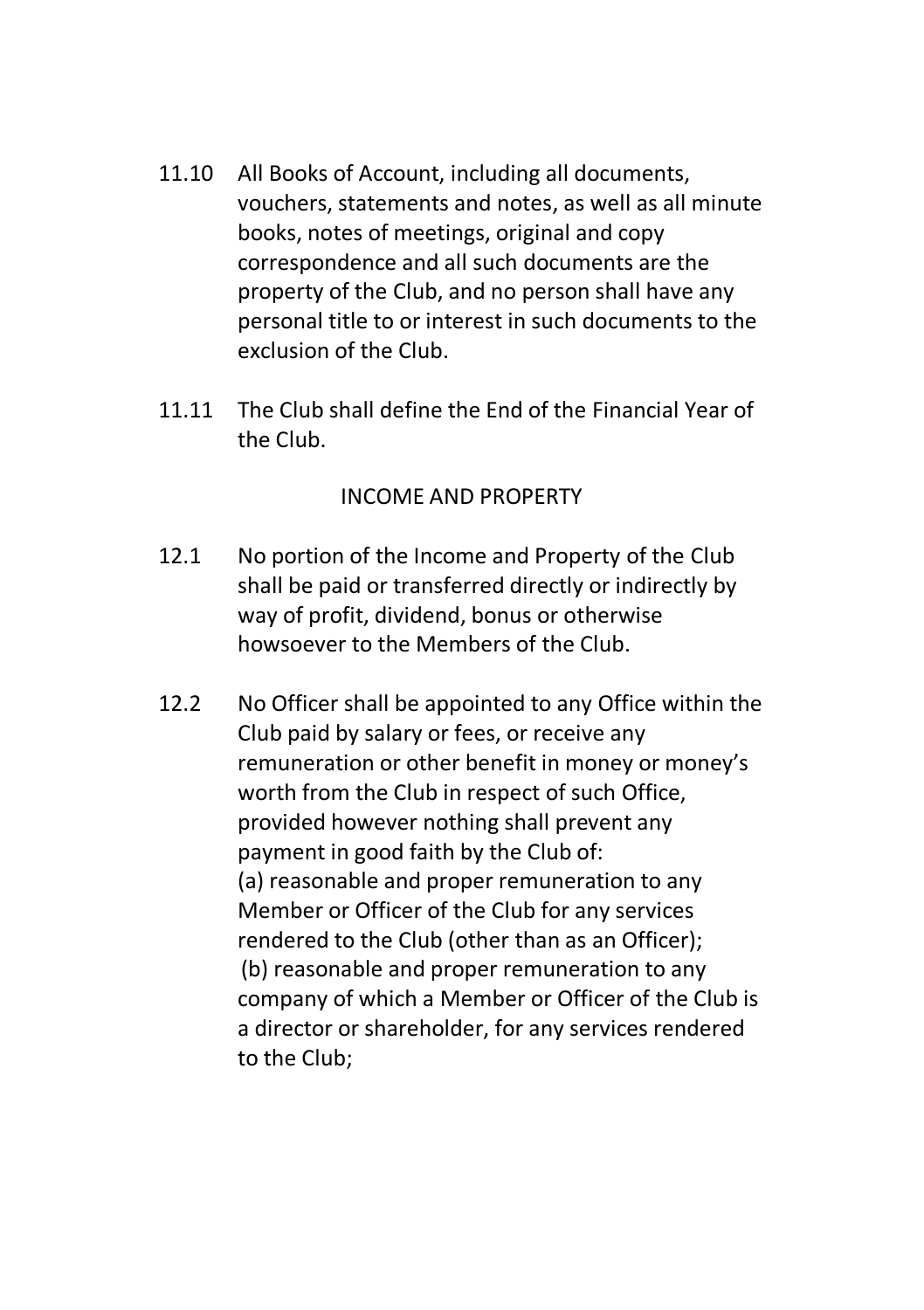(c) interest at a rate not exceeding 5% per annum on money lent by Officers or other Members of the Club to the Club;

(d) reasonable and proper rent for premises demised and let by Officers or other Members of the Club (including any Officer) to the Club;

(e) reasonable and proper out of pocket expenses incurred by any Officer in connection with their attendance to any matter affecting the Club; (f) fees, remuneration or other benefit in money or money's worth to any Company of which an Officer may be a member, holding not more than one hundredth part of the issued capital of such Company.

# WINDING UP

- 13.1 A resolution to Wind Up a Club shall be passed only at a General Meeting, specially summoned for the purpose of such resolution, if supported by not less than three-fourths of those present, entitled to vote and voting.
- 13.2 Any decision to Wind Up a Club shall be subject to the approval of the County Committee.
- 13.3 If upon such Winding Up, there remains, after the satisfaction of all its debts and liabilities, any property whatever, the same shall not be paid or distributed amongst the members, but the Trustees shall continue to hold same in trust for the appropriate County Committee of the G.A.A., to be used or disposed of as such County Committee shall direct, but shall in no instance pay or distribute such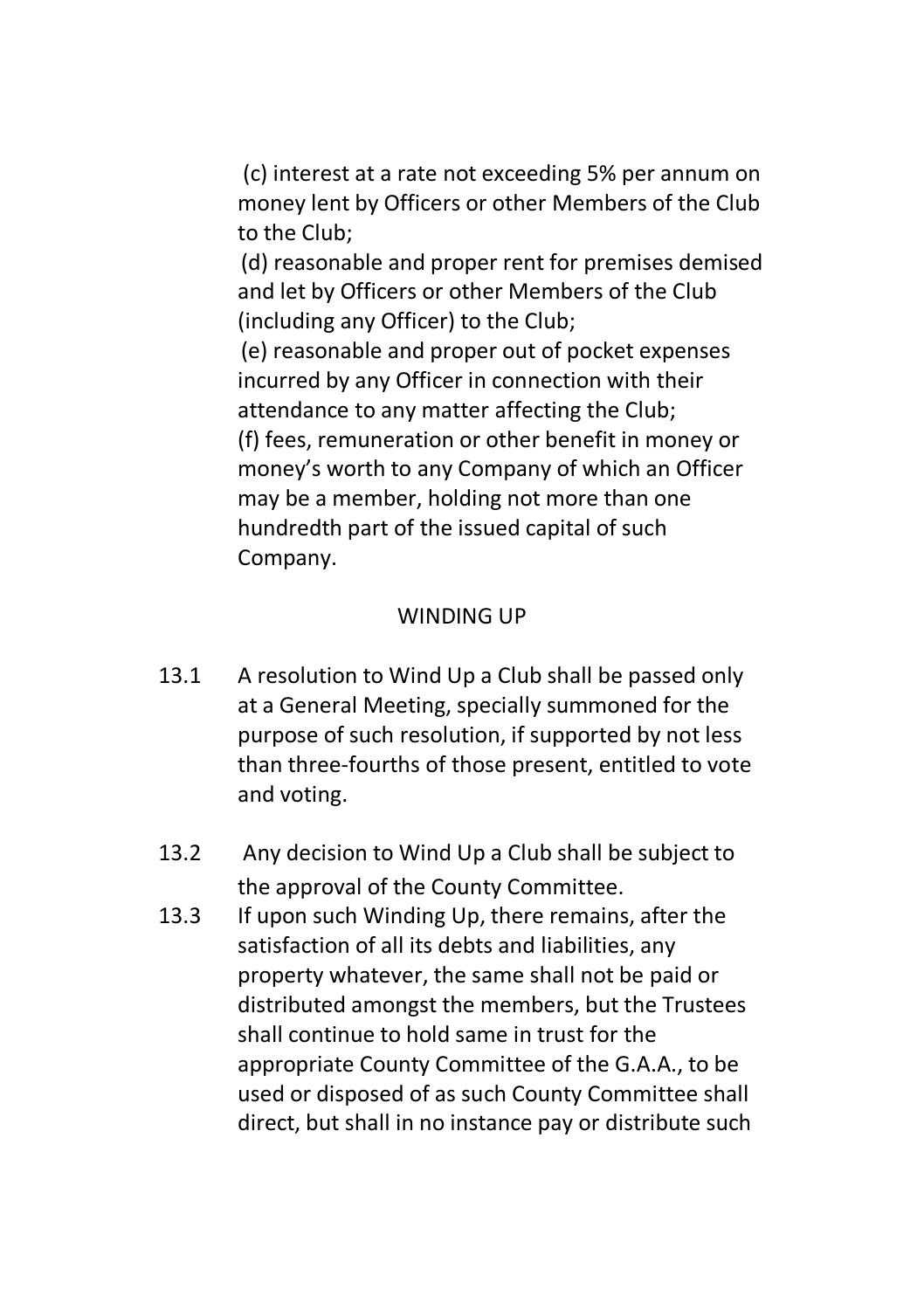property amongst Officers, Members or Employees of the Club.

ADDITIONS TO AND AMENDMENTS OF RULES

- 14.1 Additions to and Amendments of this Constitution and Rules may be made at an Annual General Meeting or at a Special General Meeting called for that purpose, providing that the Resolution proposing same is carried by a vote of two-thirds of the members present and voting, that same do not conflict with the Official Guide, and that approval is given by the County Committee for the change(s).
- 14.2 Members wishing to propose Additions to or Amendments of this Constitution and Rules must send notice of the proposed Additions or Amendments in writing to the Secretary not later than twenty one days before the Annual General Meeting, or Special General Meeting as provided by Rule 8.5.2 hereof.
- 14.3 Where appropriate, no Addition or Amendments shall be made to or in the provisions of the Main Object(s) (3), Income and Property (12) and the Winding-Up (13) Clauses in this Constitution and Rules for the time being in force, unless the same shall have been previously approved, in writing, by the Revenue Commissioners.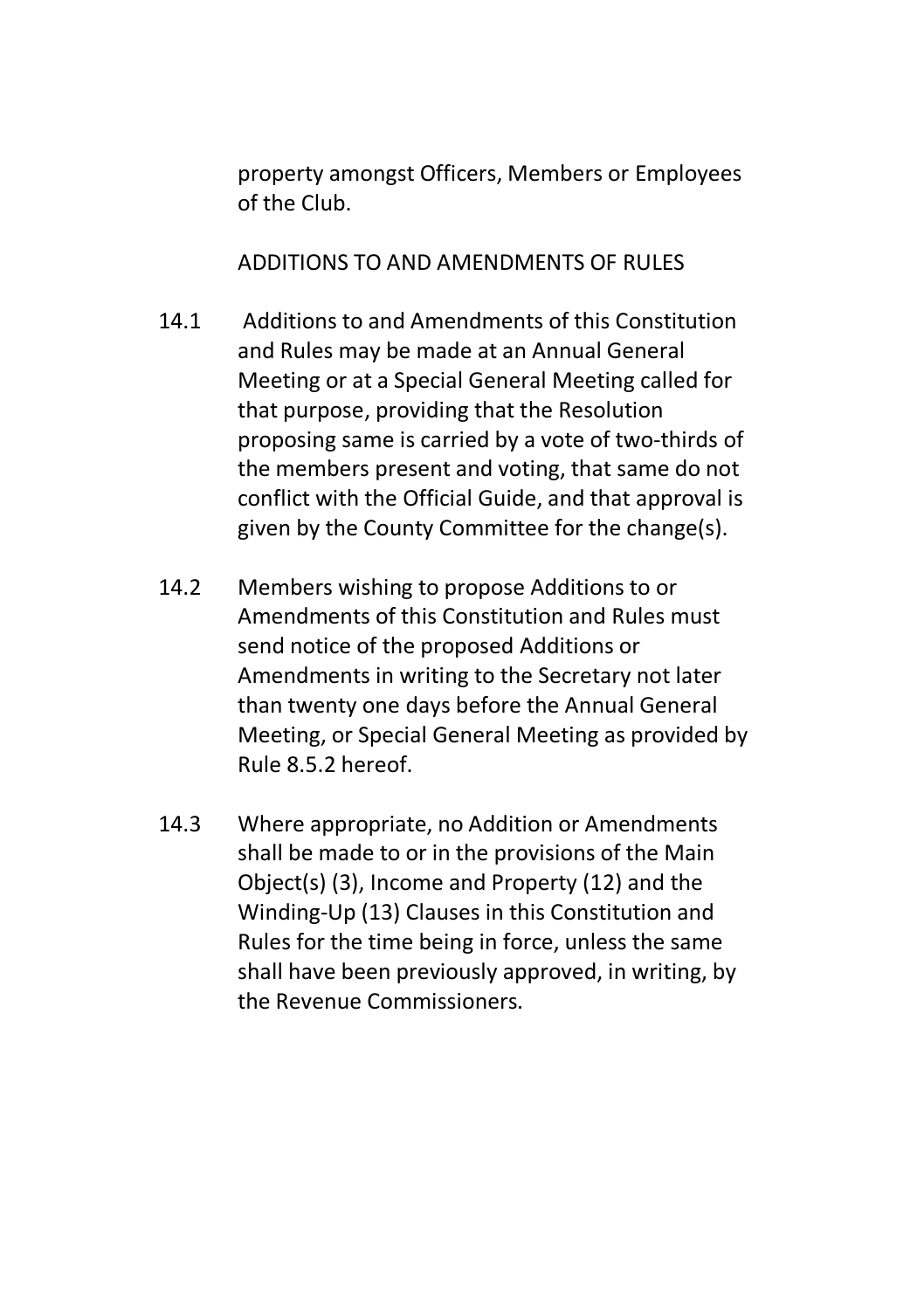## COMPLIANCE WITH PROVISIONS OF OFFICIAL GUIDE

15. This Constitution and Rules shall be read in conjunction with and subject to the Official Guide.

INTERPRETATION OF CLUB CONSTITUTION AND RULES

16. The Executive Committee shall be the sole authority for the Interpretation of this Club Constitution and Rules (with the exception of Rules 5.11.1, 5.11.2 and 5.11.3) and of any byelaws and regulations made herein; and the decision of the Executive Committee upon any question of interpretation, or upon any matter affecting the Club and not provided for, shall be final and binding on the members, subject to appeal to the Hearings Committee of the County Committee in accordance with the provisions of Rule5.11.2, and shall not under any circumstances be subject to appeal to any Court of Law.

## GENERAL

- 17.1 A Notice may be given by the Club to any Member either personally or by sending it by post or electronically to him at his last known address.
- 17.2 Where a Notice is sent by post, service of this Notice shall be deemed to be effected by properly addressing, prepaying and posting a letter containing the Notice, and shall be deemed to have been effected at the time which the letter would be delivered in the ordinary course of post.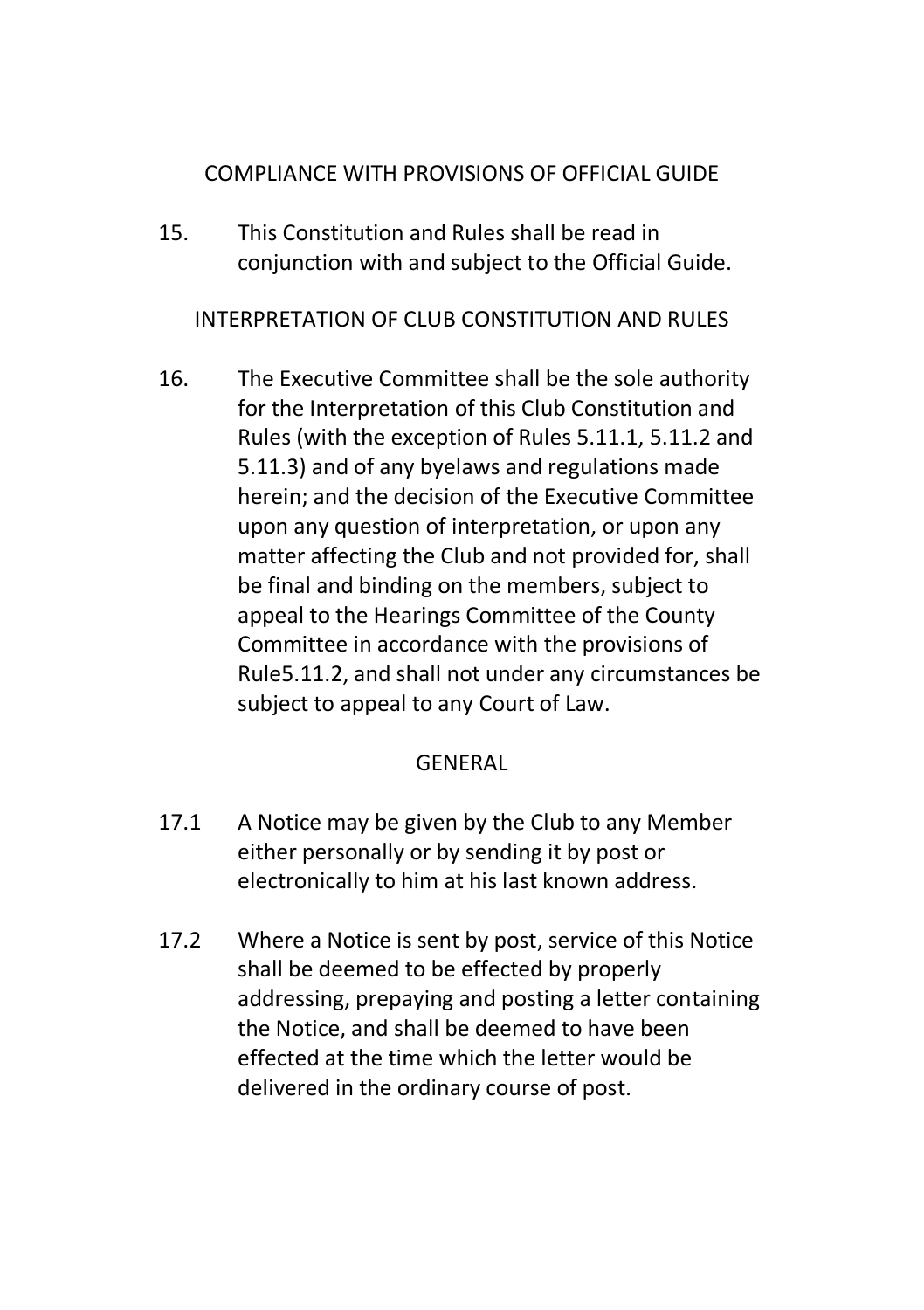17.3 The failure to give notice of any meeting or the nonreceipt of notice of a meeting by any person entitled to receive notice shall not invalidate the proceedings at that meeting.

17.4 This Constitution and Rules shall be taken as an amendment of and in substitution for any existing Constitution and Rules of Erin's Own G.A.A. Club as of the day of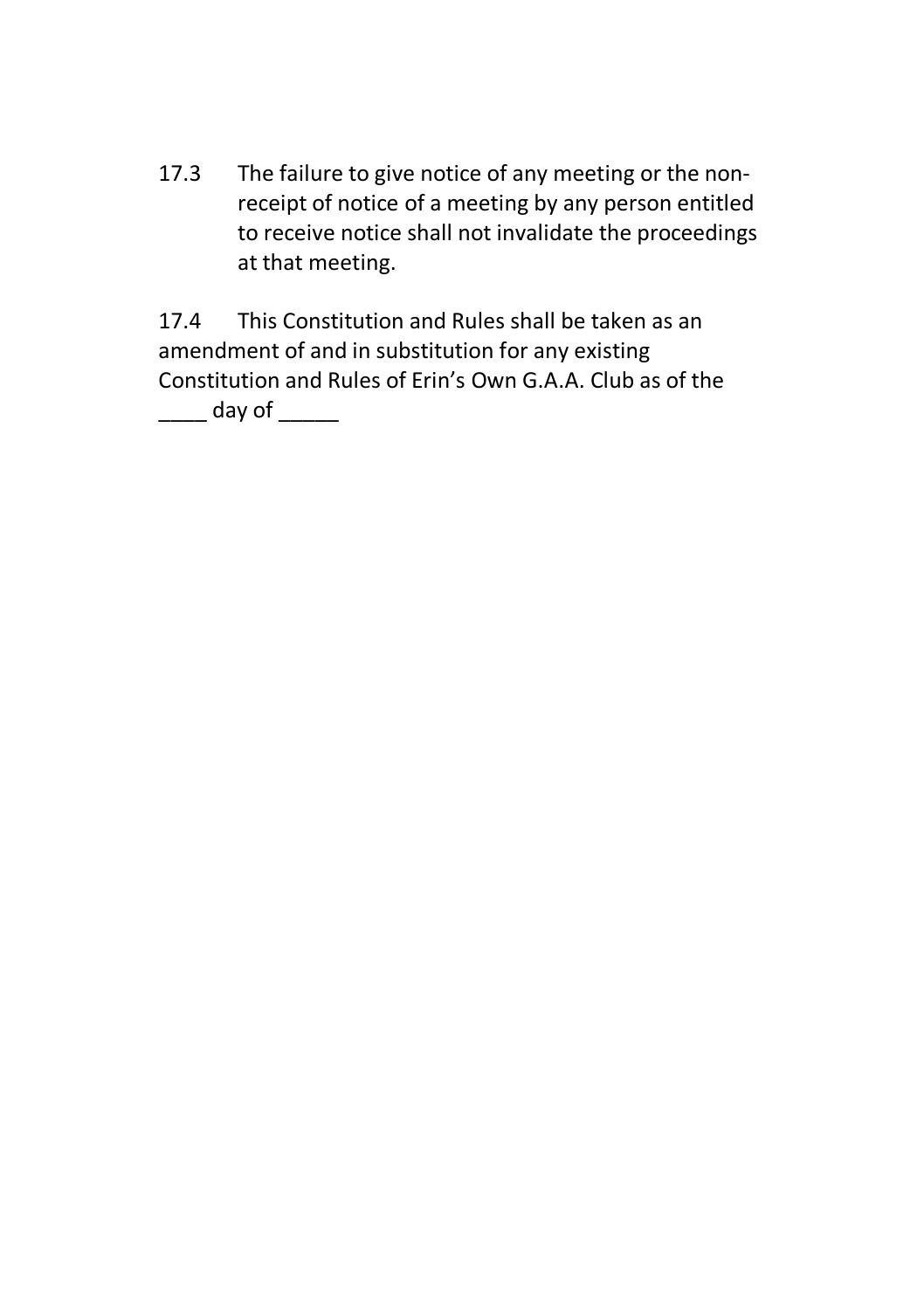## LOCAL BYE LAWS

(Note: To alter or add to these Local Bye-Laws see Constitution Rules 42, 43)

#### **MANAGER**

The power of the manager is derived from the committee. He should keep in close touch with the committee and get their approval for all aspects of his management.

Managers must submit the names of their proposed selectors/assistants to the committee for ratification. The Chairman of the club may act as Chairman on all selection committees if he so desires.

Tenure of office for officers of the club shall be a maximum of three consecutive years at a time in any one position.

The officers of the club have authority to deal with any urgent business concerning the "day to day running of the club".

#### **MOTIONS**

The committee shall examine all nominations, motions and recommendations before the A.G.M. They shall have the right to rule out any that are not in order (or with the consent of the proposer) to alter the wording of motions and recommendations that may not be worded clearly.

Three Annual General Meetings must elapse from the time an issue (rule or recommendation) was last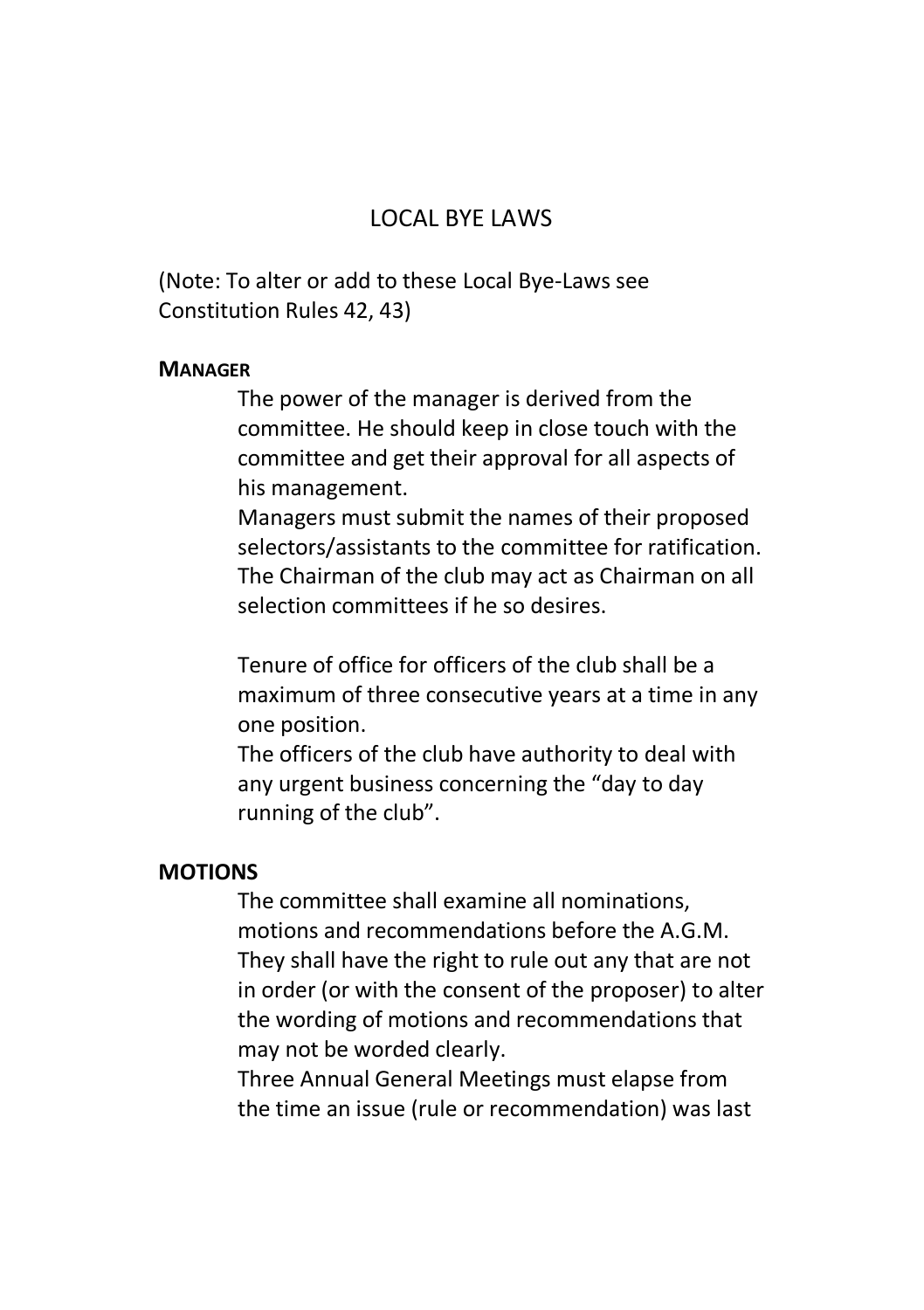discussed again at a General Meeting unless a motion to do so is signed by at least twelve members and lodged with the secretary with at least fourteen days notice. (see Constitution Rule 38). Annual General Meeting

The Club Annual General Meeting shall be held on or before November 30<sup>th</sup> each year.

#### **DISCIPLINARY MEETINGS**

A disciplinary meeting will be called by the secretary at his own or the chairman's request or at the written request of two committee members stating the purpose of the meeting.

#### **ELECTIVE POSITIONS**

Only members from the previous year may be appointed to any elective position in the club. (a) Members nominated for positions must be proposed and seconded formally at that meeting which makes the appointments, before their names can be forwarded for those same positions. (b) Motions and recommendations must be proposed and seconded by members if they are to be discussed.

Members nominated for a position will be allowed go forward only if:

They are present at the meeting, or,

They have given a written declaration to the secretary in advance of the meeting of their wish to stand for that position.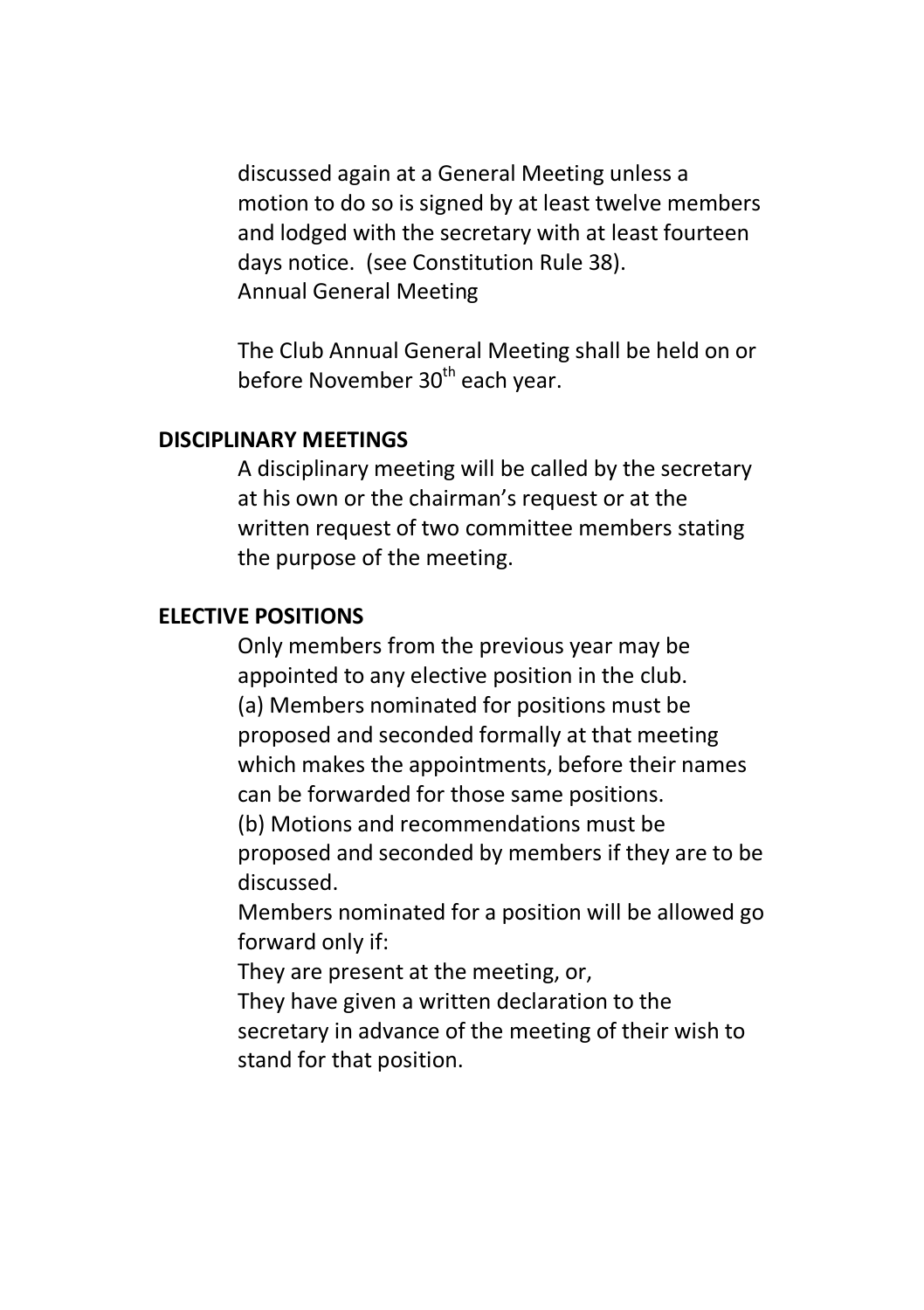#### **PRESIDENTS AND VICE CHAIRMAN**

The club shall have 1 x President, 2 x Vice Presidents, 1 x Vice Chairman.

#### **COMMITTEE STRUCTURE**

The size of the incoming committee shall be decided upon by the outgoing committee prior to the A.G.M. All Club accounts shall be audited by a registered accountant for each A.G.M.

## **ALL IRELAND TICKETS**

All-Ireland tickets will be distributed as follows.

When Kilkenny are in Senior Final:

Maximum of 5 tickets for special cases (decision of officers).

Two each for the Chairman, Secretary and Treasurer. One for each manager.

Half the remainder to be drawn for among

Committee members who have not yet been allocated a ticket

Remainder to be drawn for among the general members and Committee members who have not yet been allocated a ticket.

When Kilkenny are not in the Senior Final:

One to the Chairman, Secretary and Treasurer.

Half the remainder to be drawn for among the Committee.

Remainder to be drawn for among the general members and Committee members who have not yet been allocated a ticket.

Terrace tickets to be distributed at the discretion of the officers.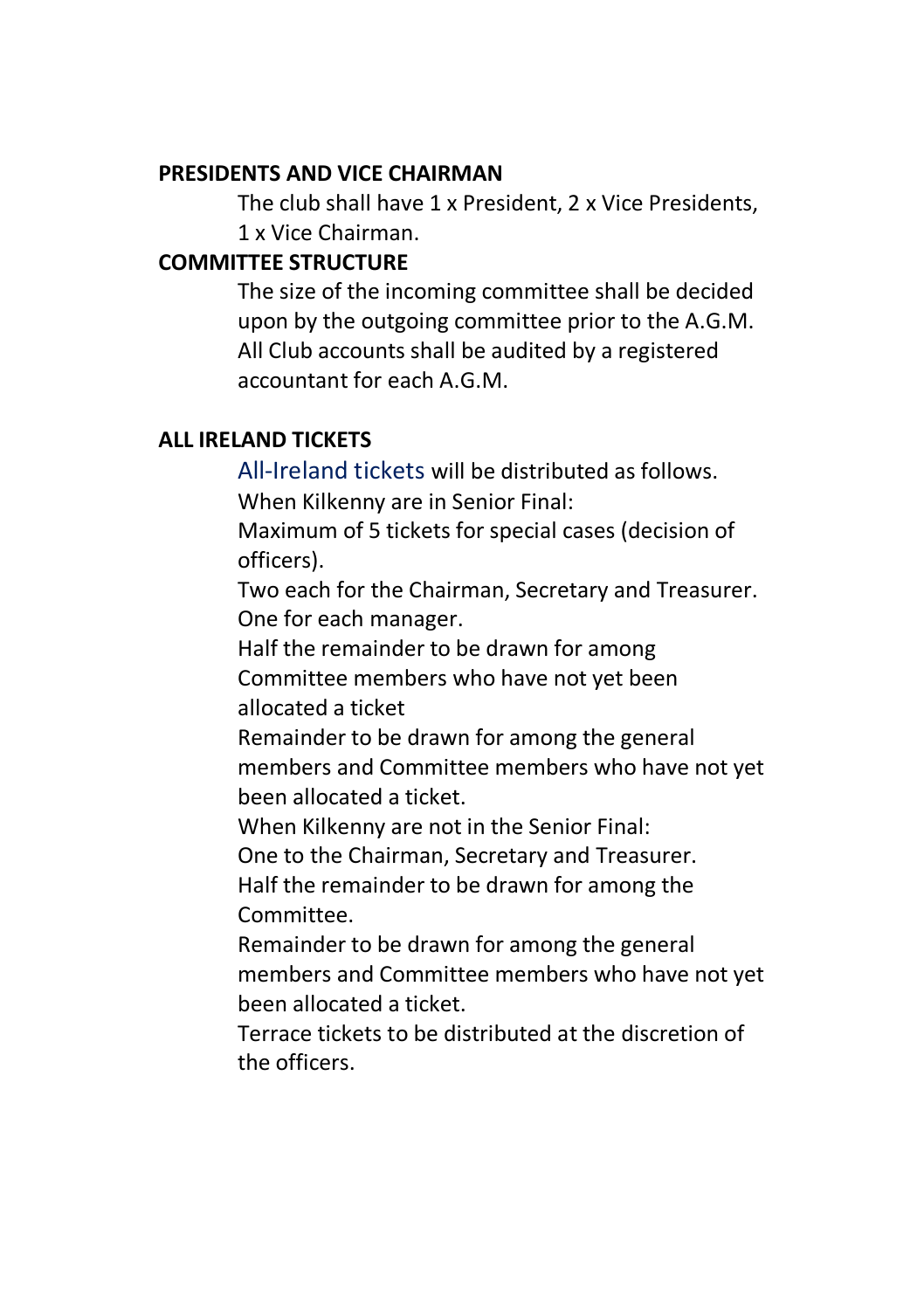#### **HONORARY MEMBERSHIP**

Honorary membership to be bestowed on members at the discretion of the committee.

Club No 2 Account

The Club No. 2 Account (known as the Development Account) is held in trust for development only. Developments being once off work not day to day maintenance.

#### **BORD NA NOG**

The formation of a sub-committee i.e. Bord na Nóg to look after juvenile teams up to the age of minor consisting of a Chairman and Secretary and other club members.

#### **SENIOR MANAGEMENT SELECTION**

The committee has the responsibility of choosing management for both Hurling and Football Managers from U 21 to senior including Junior a and Junior B and another level in adult part of the club.

The committee is to be made up of 3 club officers Chair Vice Chair and Secretary also 2 people elected the night of AGM that have previously been nominated no nominations will be take off the floor the night of the AGM. If not chosen at AGM the Executive pick the other 2 members or else if happy can proceed with a 3 person committee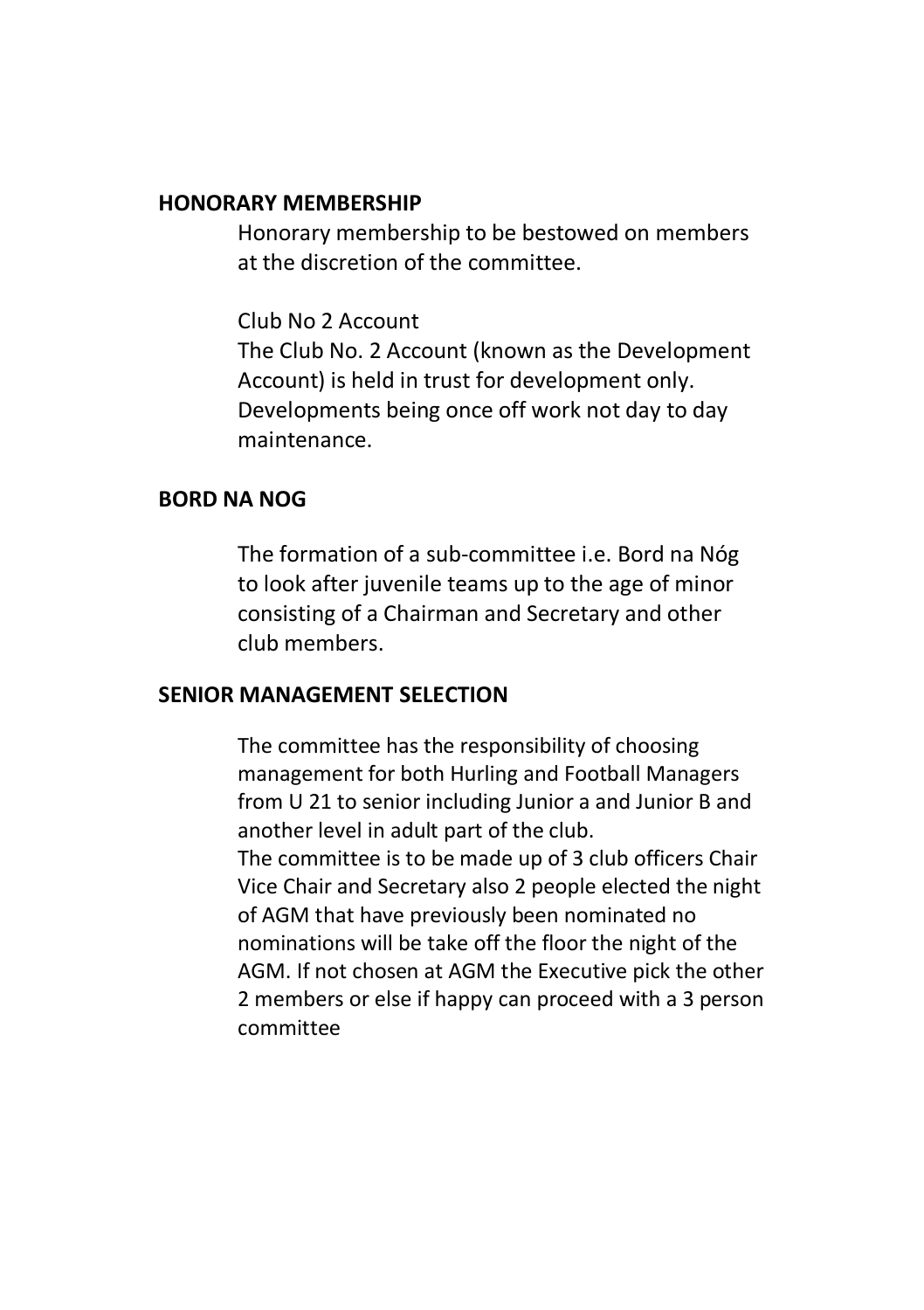# **NON DISCRIMINATION POLICY**

#### **GAA Anti-Sectarian and Anti-Racist Policy**

At Congress in 2009, rule 1.12 of the Official Guide was amended to state the following:

*GAA Official Guide, Rule 1.12: The Association is Anti-Sectarian and Anti-Racist. Any conduct by deed, word or gesture of a sectarian or racist nature against any player, official, spectator or anyone else, in the course of activities organised by the Association, shall be deemed to have discredited the Association.*

The term *'Inclusiveness'* is included as one of the 6 core values in the Associations Strategic Vision and Action Plan. The vision outlined for the Association in this document is that "everybody has the opportunity to be welcomed to take part in our games and culture, to participate fully, to grow and develop and to be inspired to keep a lifelong engagement with our Association.

All these are clear statements that outline our commitment that the GAA is an organization that welcomes everybody and respects people of all nationalities, religion, ethnicities, ages and abilities. Each unit, every player, member, official and supporter has a duty to ensure that these statements are lived in every club.

Erin's Own have adopted the above policy and have included the following:

• Community - Community is at the heart of our Association; everything we do helps to enrich the communities we serve.

• Identity -We foster a clear sense of identity and place.

• Amateur Status -We are a volunteer-led organisation; all our members play and engage in our games as amateurs. • We provide a games programme at all levels to meet the needs of our players.